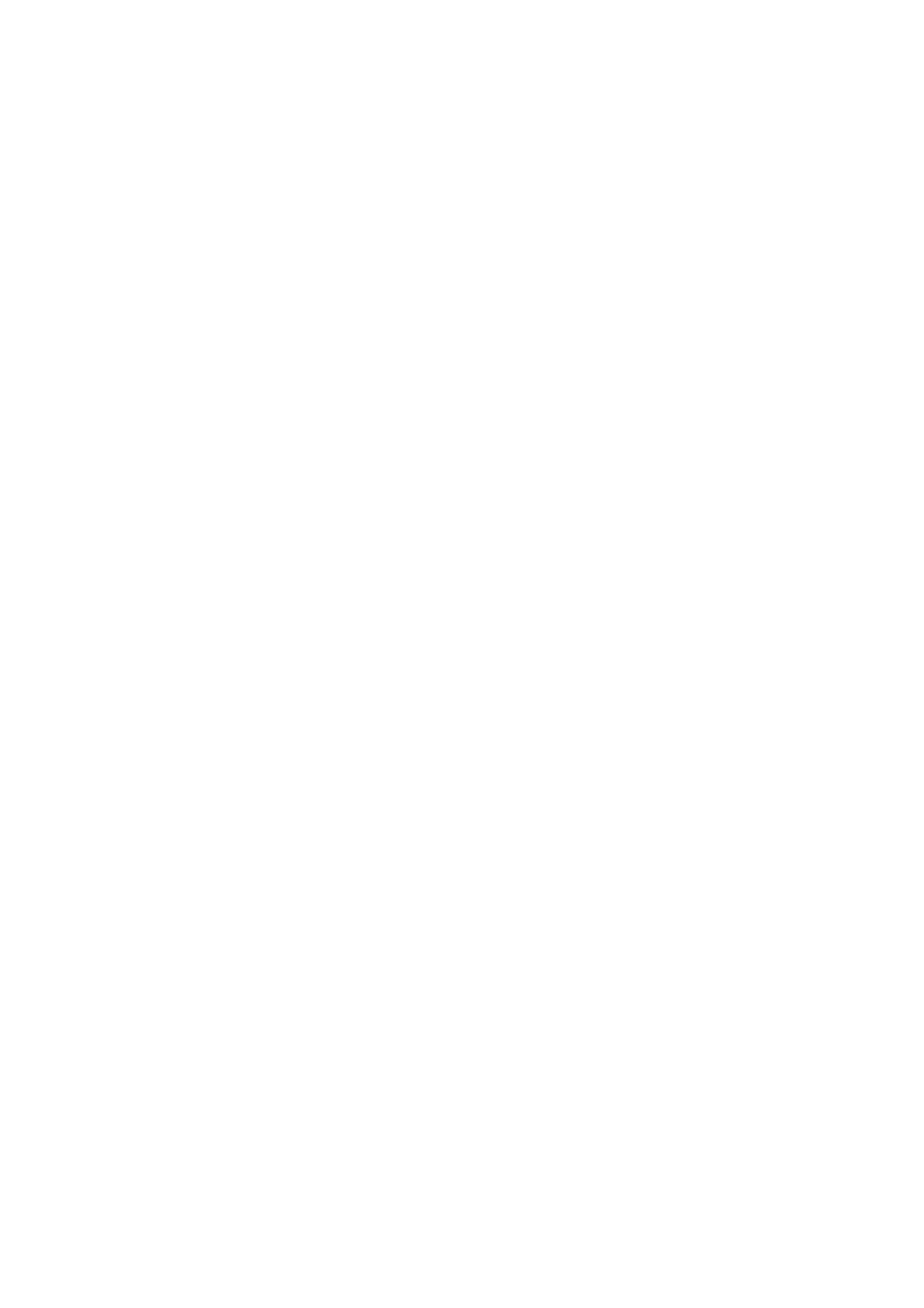**Hyder Consulting (UK) Limited** Warrington WA1 1RG Tel: +44 (0)1925 800 700 Fax: +44 (0)1925 830 207 www.hyderconsulting.com 2212959 Firecrest Court Centre Park United Kingdom



# Fylde Borough Council

# Sustainability Appraisal of Local Development Framework

# Scoping Report

| <b>Author</b>    | Chris Wathen         |    |
|------------------|----------------------|----|
| <b>Checker</b>   | David Hourd          |    |
| <b>Approver</b>  | David Hourd          | tw |
| <b>Report No</b> | 0001-UA002413-NHR-02 |    |

**Date** 15 November 2010

This report has been prepared for Fylde Borough Council in accordance with the terms and conditions of appointment for Scoping Report dated 7 July 2010. Hyder Consulting (UK) Limited (2212959) cannot accept any responsibility for any use of or reliance on the contents of this report by any third party.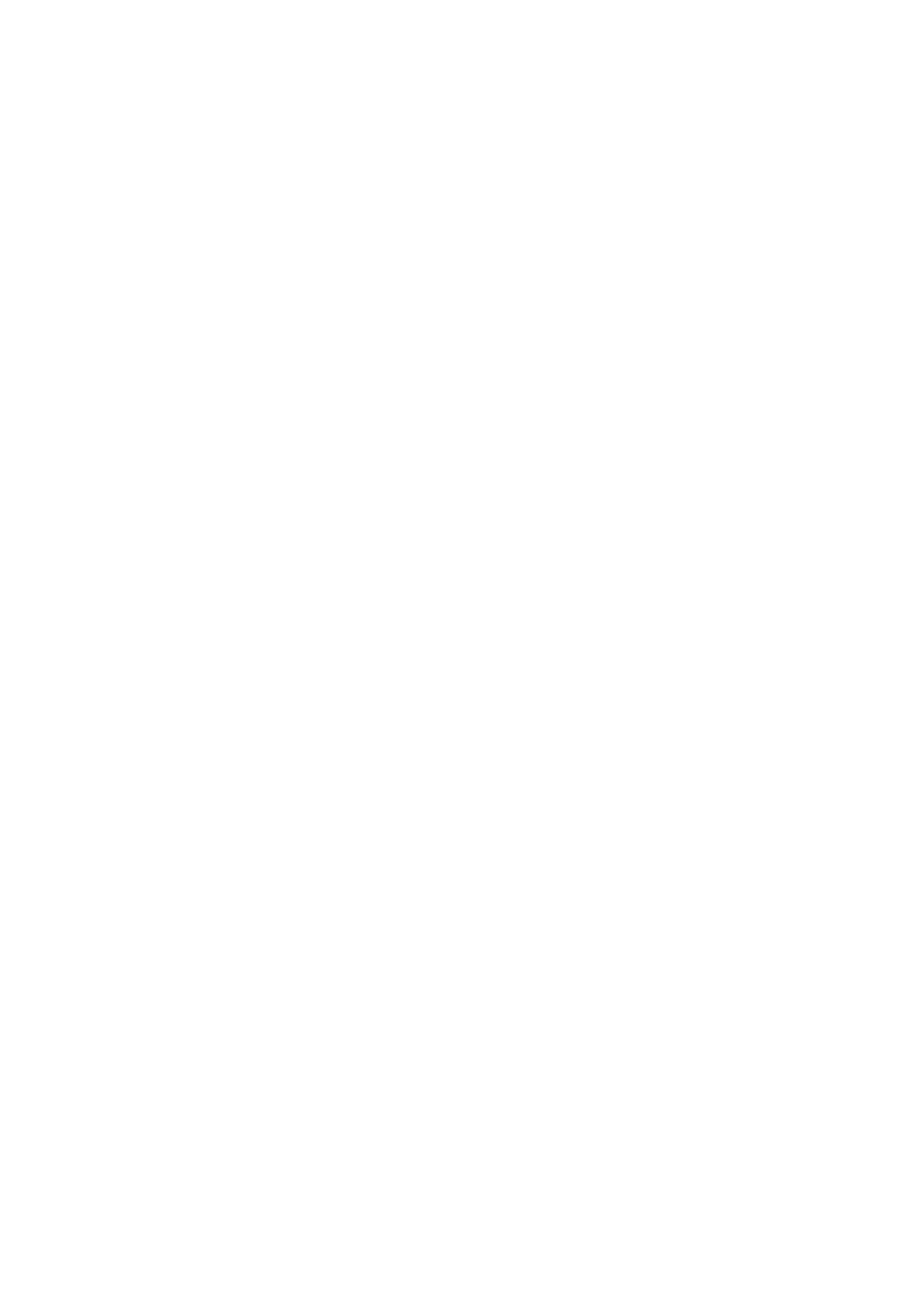

# **CONTENTS**

| 1 |     |                                                                       |
|---|-----|-----------------------------------------------------------------------|
|   | 1.1 |                                                                       |
|   | 1.2 |                                                                       |
|   | 1.3 | Sustainability Appraisal and Strategic Environmental Assessment3      |
|   | 1.4 |                                                                       |
|   | 1.5 |                                                                       |
|   | 1.6 |                                                                       |
|   | 1.7 |                                                                       |
| 2 |     |                                                                       |
|   | 2.1 |                                                                       |
|   | 2.2 |                                                                       |
| 3 |     |                                                                       |
|   | 3.1 |                                                                       |
|   | 3.2 |                                                                       |
|   | 3.3 |                                                                       |
| 4 |     | Relationship with other Relevant Plans, Programmes and Policies 11    |
|   | 4.1 |                                                                       |
|   | 4.2 |                                                                       |
|   | 4.3 |                                                                       |
|   | 4.4 |                                                                       |
|   | 4.5 |                                                                       |
| 5 |     |                                                                       |
|   | 5.1 |                                                                       |
|   | 5.2 |                                                                       |
|   | 5.3 | Environmental and Sustainability Issues and Opportunities 166         |
|   | 5.4 |                                                                       |
| 6 |     |                                                                       |
|   | 6.1 |                                                                       |
|   | 6.2 | Development of Objectives, Guide Questions, Indicators and Targets 22 |
|   | 6.3 |                                                                       |
|   | 6.4 |                                                                       |
| 7 |     |                                                                       |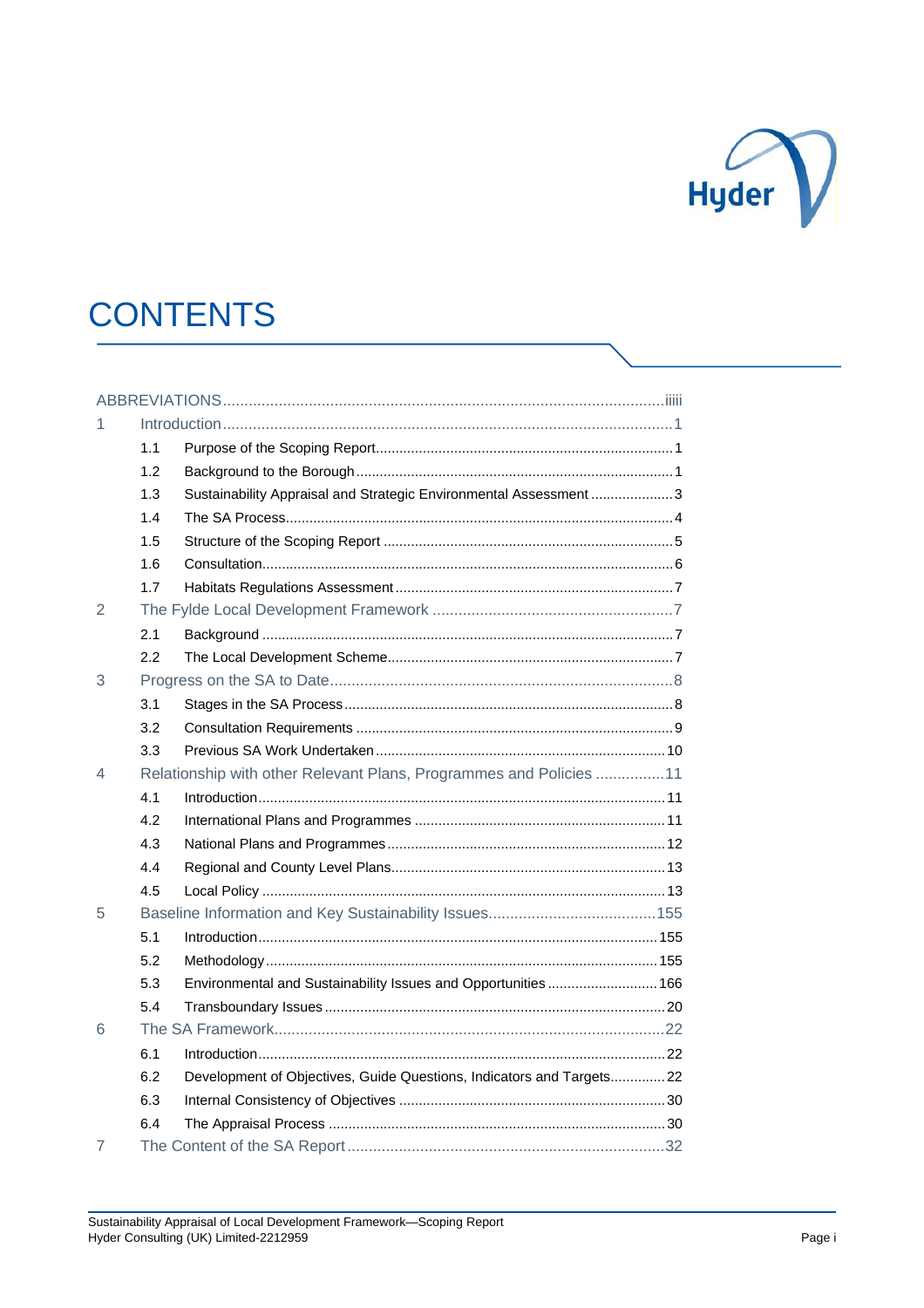# Appendices

| Appendix A | Analysis of Relevant Plans, Programmes and Environmental Protection Objectives |
|------------|--------------------------------------------------------------------------------|
| Appendix B | <b>Environmental and Sustainability Baseline</b>                               |
| Appendix C | Compatibility of Sustainability Objectives                                     |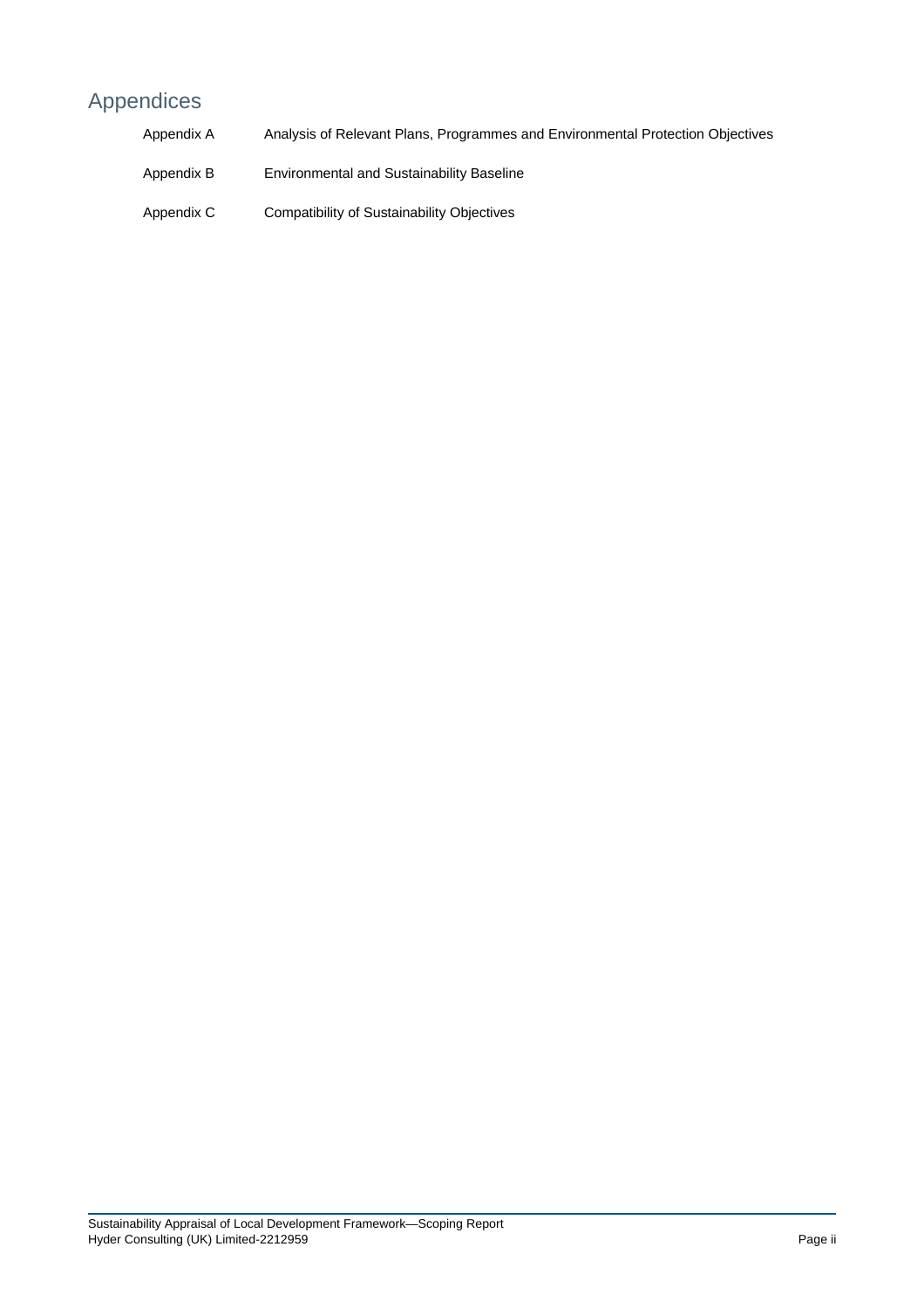# <span id="page-6-0"></span>ABBREVIATIONS

| AMR             | <b>Annual Monitoring Report</b>                    |
|-----------------|----------------------------------------------------|
| ANGSt           | Accessible Natural Greenspace Standards            |
| <b>AONB</b>     | Area of Outstanding Natural Beauty                 |
| <b>AOMA</b>     | Air Quality Management Area                        |
| <b>BAP</b>      | <b>Biodiversity Action Plan</b>                    |
| ВC              | Borough Council                                    |
| CAMS            | <b>Catchment Abstraction Management Strategy</b>   |
| CCQ             | <b>Current Chemical Quality</b>                    |
| <b>CEQ</b>      | <b>Current Ecological Quality</b>                  |
| CO              | Carbon Monoxide                                    |
| CO <sub>2</sub> | Carbon Dioxide                                     |
| CRoW [Act]      | Countryside and Rights of Way [Act 2000]           |
| <b>DCLG</b>     | Department for Communities and Local Government    |
| <b>DEFRA</b>    | Department for Environment, Food and Rural Affairs |
| <b>DPD</b>      | Development Plan Document                          |
| EA              | <b>Environment Agency</b>                          |
| <b>ESDP</b>     | European Spatial Development Perspective           |
| EU              | European Union                                     |
| <b>GCR</b>      | <b>Geological Conservation Review</b>              |
| <b>GCSE</b>     | General Certificate of Secondary Education         |
| GP              | <b>General Practitioner</b>                        |
| <b>GVA</b>      | Gross Value Added                                  |
| <b>HGV</b>      | Heavy Goods Vehicle                                |
| <b>HRA</b>      | <b>Habitat Regulations Assessment</b>              |
| <b>ICT</b>      | Information and Communications Technology          |
| <b>IMD</b>      | Indices of Multiple Deprivation                    |
| <b>IPCC</b>     | Intergovernmental Panel on Climate Change          |
| <b>JSA</b>      | Job-Seekers' Allowance                             |
| LDD             | Local Development Document                         |
| LDF             | Local Development Framework                        |
| <b>LMWMS</b>    | Lancashire Municipal Waste Management Strategy     |
| <b>LNR</b>      | <b>Local Nature Reserve</b>                        |
| <b>LSOA</b>     | Lower layer Super Output Area                      |
| MAA             | Multi-Area Agreement                               |
| NO <sub>2</sub> | Nitrogen Dioxide                                   |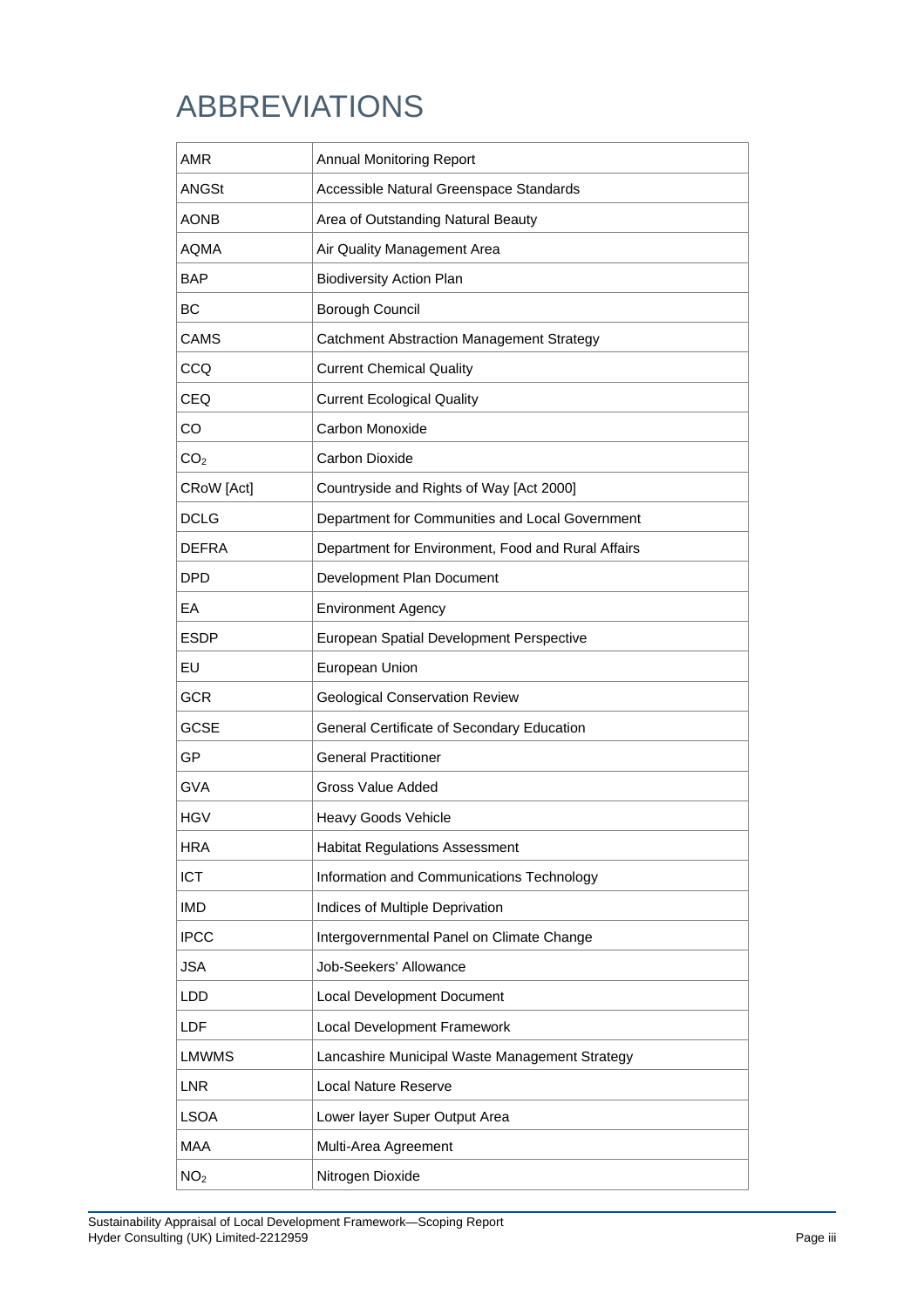| <b>NVQ</b>      | <b>National Vocational Qualification</b>       |
|-----------------|------------------------------------------------|
| ONS             | <b>Office for National Statistics</b>          |
| <b>PAS</b>      | <b>Planning Advisory Service</b>               |
| $PM_{10}$       | Particulates                                   |
| <b>PPG</b>      | <b>Planning Policy Guidance Note</b>           |
| <b>PPPs</b>     | Plans, Policies and Programmes                 |
| <b>PPS</b>      | <b>Planning Policy Statement</b>               |
| <b>RSS</b>      | <b>Regional Spatial Strategy</b>               |
| SА              | Sustainability Appraisal                       |
| <b>SAC</b>      | Special Area of Conservation                   |
| <b>SAM</b>      | <b>Scheduled Ancient Monument</b>              |
| SCS             | <b>Sustainable Community Strategy</b>          |
| <b>SEA</b>      | <b>Strategic Environmental Assessment</b>      |
| SFRA            | <b>Strategic Flood Risk Assessment</b>         |
| <b>SHLAA</b>    | Strategic Housing Land Availability Assessment |
| <b>SMR</b>      | <b>Standardised Mortality Ratio</b>            |
| SO <sub>2</sub> | Sulphur Dioxide                                |
| SPA             | Special Protection Area                        |
| <b>SPD</b>      | <b>Supplementary Planning Document</b>         |
| SSSI            | Site of Special Scientific Interest            |
| <b>SuDS</b>     | Sustainable Drainage System                    |
| <b>UN</b>       | <b>United Nations</b>                          |
| <b>VAT</b>      | Value Added Tax                                |
| WAG             | <b>Welsh Assembly Government</b>               |
| <b>WFD</b>      | Water Framework Directive                      |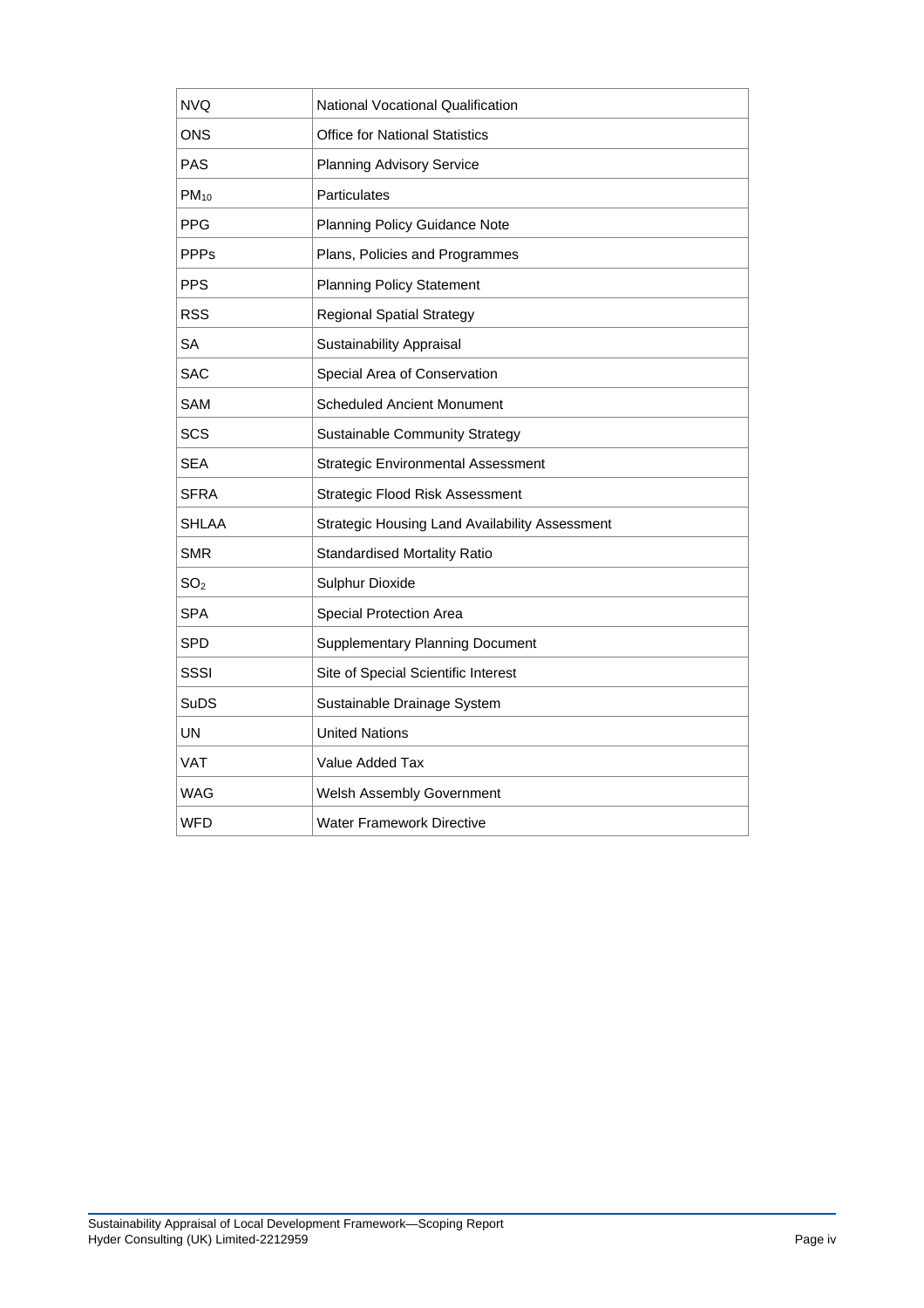# 1 Introduction

## 1.1 Purpose of the Scoping Report

This Scoping Report has been prepared by Hyder Consulting on behalf of Fylde Borough Council (BC) as part of the Sustainability Appraisal (SA) and Strategic Environmental Assessment (SEA) of the emerging Local Development Framework (LDF). The LDF replaces the existing Fylde Borough Local Plan (as Altered), which was created in October 2005 and represents the current land use planning framework for the Borough. Section 2 of this report provides further information about the background to and development of the LDF.

## 1.2 Background to the Borough

Fylde is a predominantly rural borough occupying the southern part of the Fylde peninsula in western Lancashire. It is bounded to the north by Wyre BC and the estuary of the River Wyre, to the west by the densely populated urban area of Blackpool, by Preston City Council to the east and by the Ribble Estuary to the south (see Figure 1-1). Fylde had a population of 76,300 in June 2009.

## **Figure 1-1 Location of Fylde Borough within Lancashire**



The long coastline is one of the dominant features of the Borough and is the setting for the majority of its urban areas. The largest towns, Lytham and St Anne's have a reputation as a higher quality, lower-key resort than the much larger Blackpool to the north, with significant visitor resources along its seafront and in the form of its internationally famous championship golf course. The other significant settlements are Warton/Freckleton, lying further east, and Kirkham / Wesham, which together form the only sizable inland settlement (see Figure 1-2).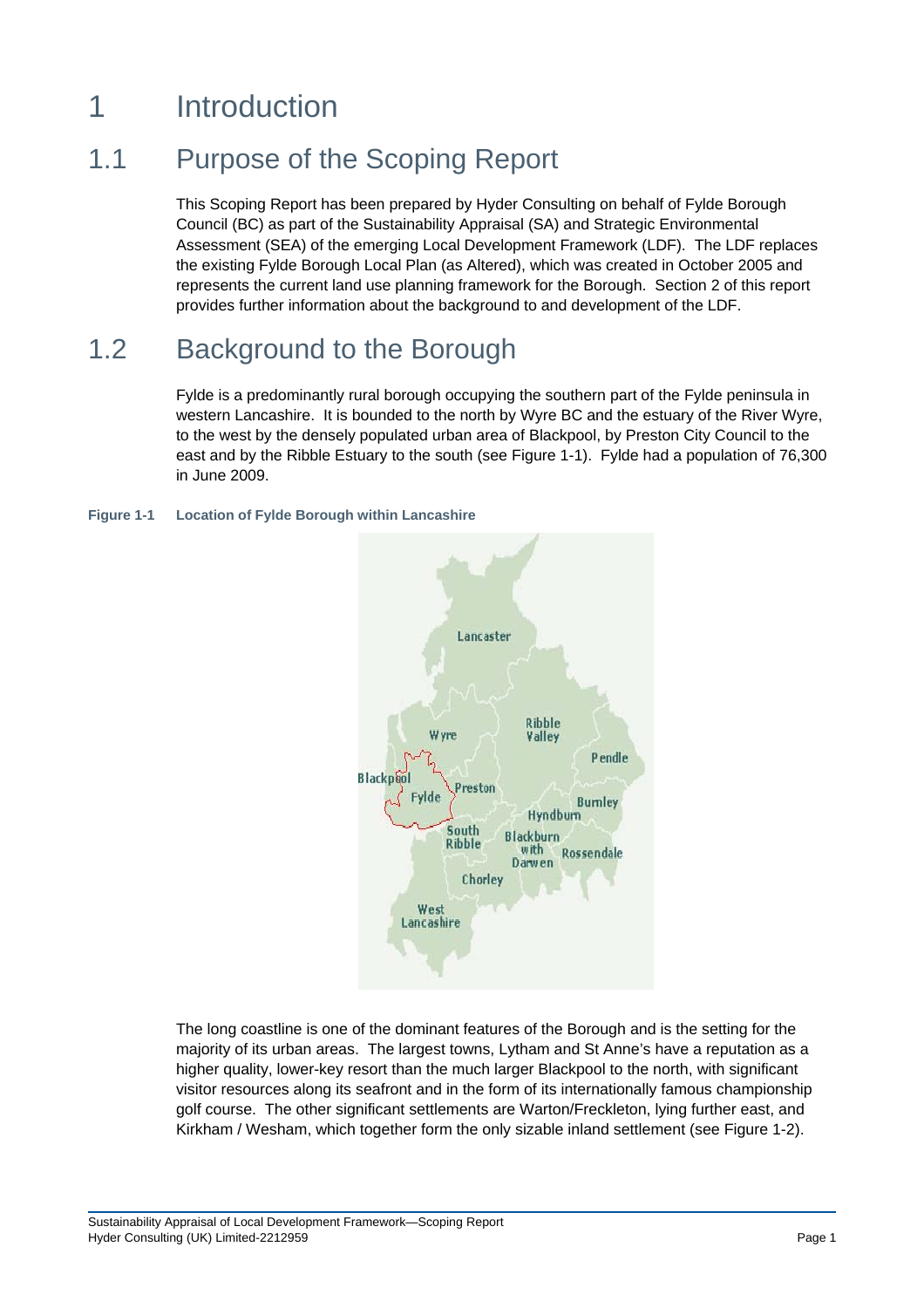## **Figure 1-2 Map of Fylde Borough**



The Borough is bisected by the M55 motorway which provides connections to th e national road network. Two rail lines pass through Fylde providing connections to B lackpool and Preston. Connectivity is important, as the Borough has a high dependence on neighbouring areas for job opportunities and higher level service provision. The Fylde economy is disproportionately reliant on a small number of large employers, and high-skilled jobs are relatively lacking. However, Fylde has above average levels of income and low levels of deprivation, although pockets do exist, notably in inner areas of St Anne's. Overall, the Borough has a high quality of life, and is a popular retirement destination. Wards referred to in the rest of this report are indicated in Figure 1-3.

## **Figure 1-3 Wards within Fylde Borough**



Sustainability Appraisal of Local Development Framework—Scoping Report Hyder Consulting (UK) Limited-2212959 Page 2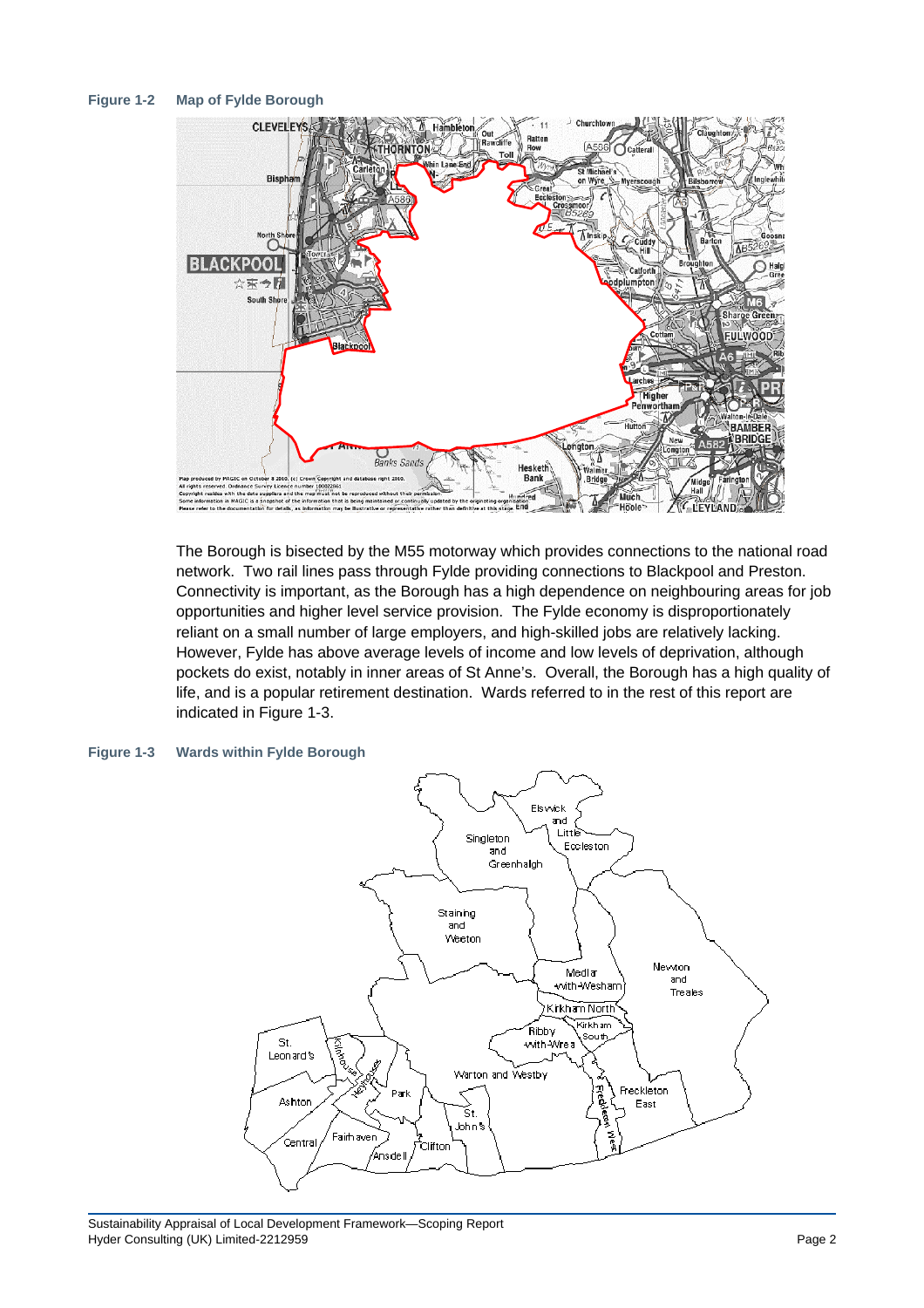Agriculture forms a significant employment sector and dominates the majority of land use. The flat mosslands of the Fylde have been largely drained for farming and there are few significant areas of natural or semi-natural landscape. However, several nature conservation sites are located within or adjoining the Borough, notably the internationally-significant Ribble Estuary.

# 1.3 Sustainability Appraisal and Strategic Environmental Assessment

SA is a process for assessing the social, economic and environmental impacts of a plan and aims to ensure that sustainable development is at the heart of the plan-making process.

## **Sustainable Development**

The UK Sustainable Development Strategy "Securing the Future" describes a common purpose for Sustainable Development:

*"The goal of sustainable development is to enable all people throughout the world to satisfy their basic needs and enjoy a better quality of life, without compromising the quality of life for future generations."* 

The UK Sustainable Development Strategy 2005 set a new framework for sustainable development and describes how this should be pursued. Five Guiding Principles are identified:

- Living within environmental limits
- Ensuring a Strong, Healthy and Just Society
- Achieving a Sustainable Economy
- Promoting Good Governance
- Using Sound Science Responsibly

It is a legal requirement that Development Plan Documents (DPDs) produced within the LDF are subject to SA, under the Planning and Compulsory Purchase Act 2004. The Act stipulates that the SA must comply with the requirements of the SEA Directive<sup>1</sup> which was transposed directly into UK law through the SEA Regulations<sup>2</sup>.

SEA is a systemic process for evaluating the environmental consequences of plans and programmes to ensure that environmental issues are integrated and assessed at the earliest opportunity in the decision-making process. Article 1 of the SEA Directive states that the aim is to:

'provide for a high level of protection of the environment and to contribute to the integration of *environmental considerations into the preparation and adoption of plans and programmes with a view to promoting sustainable development'*.

Guidance on conducting SEA is produced by the former Office of the Deputy Prime Minister<sup>3</sup>. It is possible to combine the processes of SEA and SA, as they share a number of similarities.

l

 $1$  Directive 2001/42/EC on the assessment of the effects of certain plans and programmes on the environment, June 2001

 $2$  S.I. 2004 No. 1633: The Environmental Assessment of Plans and Programmes Regulations, 2004

<span id="page-10-0"></span> $3$  Office of the Deputy Prime Minister. (2005). A Practical Guide to the Strategic Environmental Assessment Directive. DCLG, London.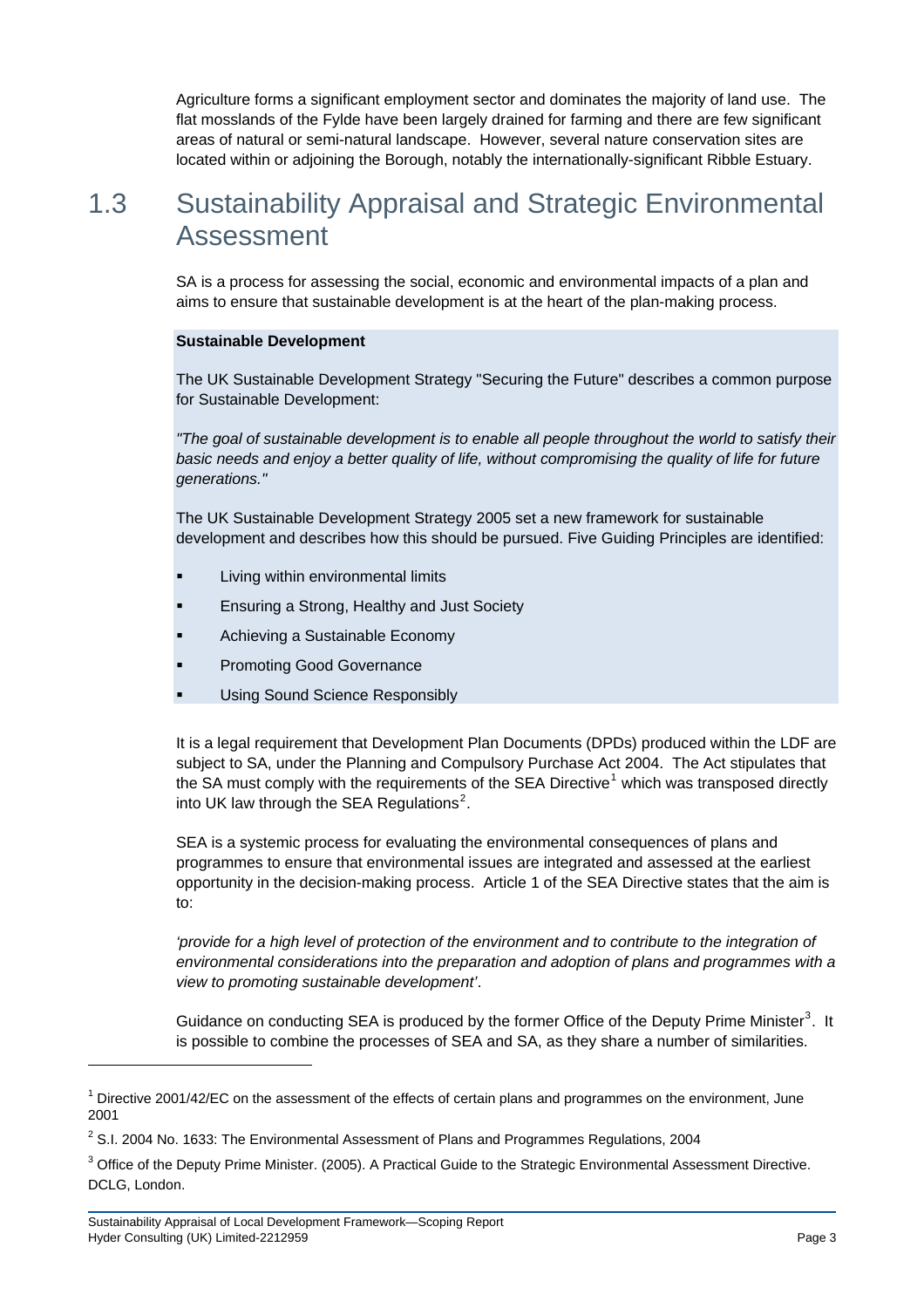<span id="page-11-0"></span>Additional guidance<sup>[4](#page-10-0)</sup> published by the Department for Communities and Local Government (DCLG) and available through the Planning Advisory Service (PAS) promotes a combined process (i.e. a process which assesses social, economic and environmental effects) and this is the approach that has been adopted here. Whilst there are formalised approaches for both SA and SEA, only SEA has a legal obligation to perform certain activities. These legal obligations have been, and will continue to be, adhered to throughout the combined SA and SEA for the DPDs within the LDF. The combined SEA and SA is referred to as SA throughout the remaining sections of this Scoping Report. This Scoping Report includes a series of boxes which clearly identify the specific requirements of the SEA Directive that need to be fulfilled.

The Scoping Report applies to the whole of the LDF and will be relevant to the development of all DPDs. However, it may be necessary to carry out a more detailed SA Scoping for each DPD, which would contain more specific thematic or geographical baseline data. These 'mini Scoping Reports' would be produced alongside the DPDs, ensuring that they are able to benefit from recommendations from the SA process.

## 1.4 The SA Process

Figure 1-5 outlines the stages in the SA process and how they relate to the development of DPDs, as recommended in SEA guidance<sup>4</sup> and national planning policy<sup>5</sup>.

This Scoping Report presents Stage A of the SA process, as indicated, and applies to the whole of the LDF. As separate DPDs are brought forward by Fylde BC, as described in Section 2 of this report, they will need to be subject to the subsequent stages of SA shown on Figure 1-4. The development of this Scoping Report therefore represents Stage A of the process for each of these DPDs. However, it is acknowledged that additional scoping work may need to be undertaken for separate DPDs to supplement the contents of this report, for example, the collection of further baseline data or the identification of more area or topic-specific sustainability issues and opportunities. The results of any additional scoping activities will be documented in separate Scoping Reports for individual DPDs as required.

l

<sup>4</sup> http://www.pas.gov.uk/pas/core/page.do?pageId=152450

<sup>&</sup>lt;sup>5</sup> Department for Communities and Local Government. (2004). Planning Policy Statement 12: Local Spatial Planning. TSO, London.

Sustainability Appraisal of Local Development Framework—Scoping Report Hyder Consulting (UK) Limited-2212959 Page 4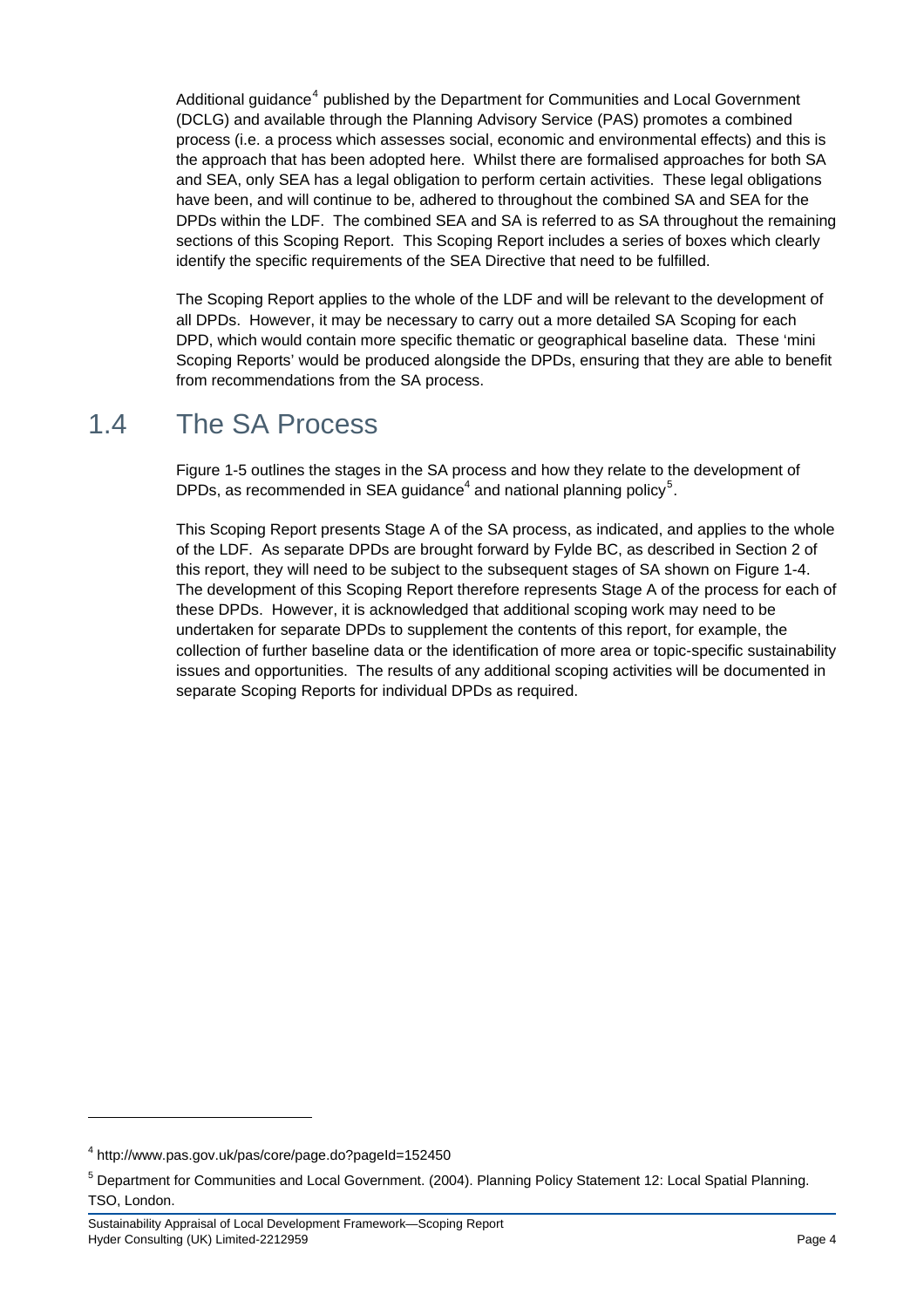



# 1.5 Structure of the Scoping Report

This Scoping Report sets the framework and approach for the SA process and explains how it will be undertaken for separate DPDs. Subsequent sections of this report provide information about the proposed methods and provide background information about the existing conditions across the Borough. The SEA Directive stipulates activities which must be undertaken as part of the SA. Those that are relevant to this scoping stage are outlined in Box 1.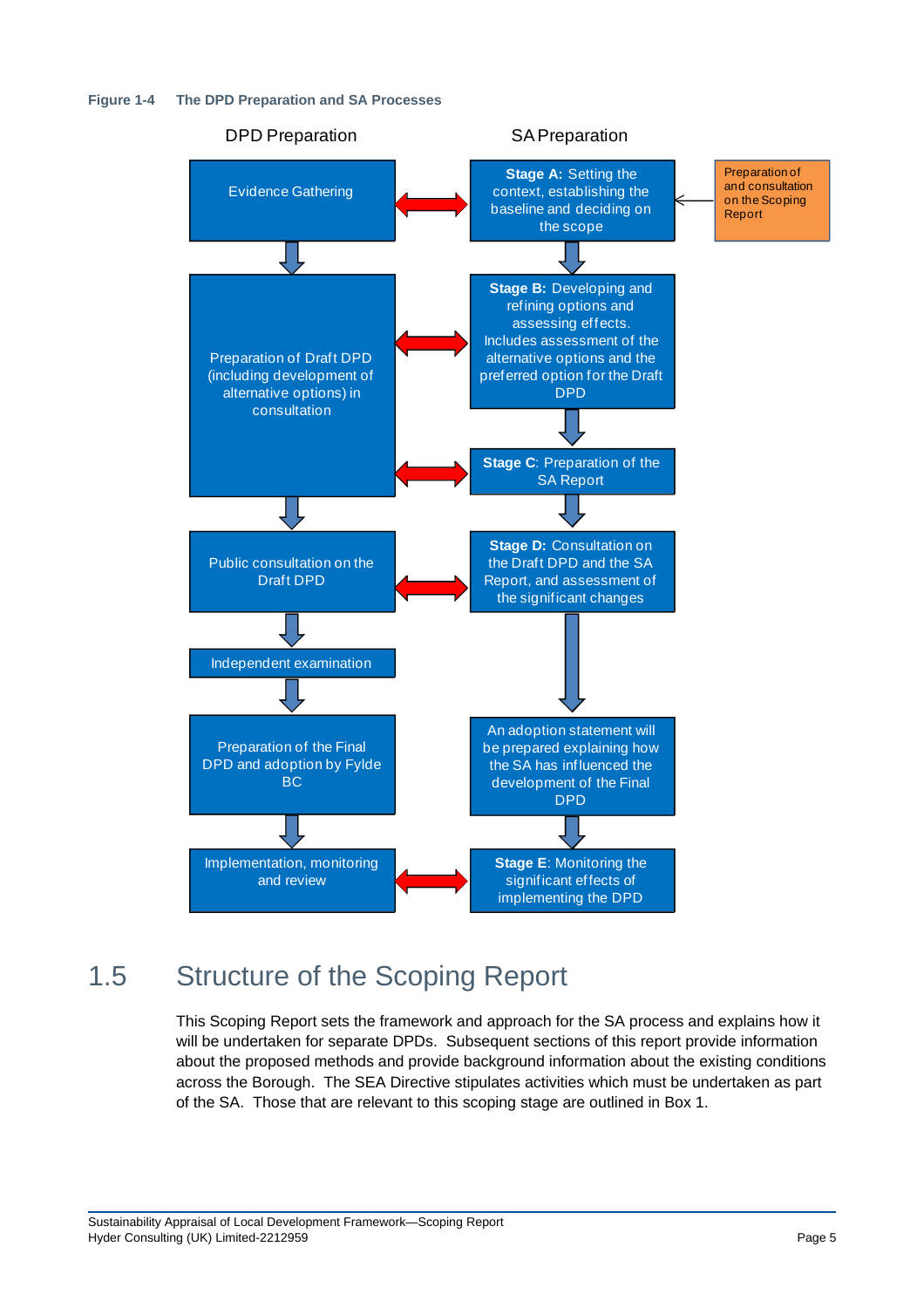#### **Box 1 SEA Directive Requirements Applicable to Stage A: Scoping**

'*Authorities which, by reason of their specific environmental responsibilities, are likely to be concerned by the*  environmental effects of implementing plans and programme...shall be consulted when deciding on the scope and level of detail of the information which must be included in the environmental report.' (Article 5.4).

*The Environment Report should provide information on:* 

*'the relationship (of the plan or programme) with other relevant plans and programmes' (Annex 1(a))* 

*'the environmental protection objectives, established at international (European) Community or national level,* which are relevant to the plan or programme...and the way those objectives and any environmental *considerations have been taken into account during its preparation'* (Annex 1(a), (e))

*frelevant aspects of the current state of the environment and the likely evolution thereof without its* implementation of the plan or programme' and, 'the environmental characteristics of the areas likely to be *significantly affected'* (Annex 1(b), (c))

*e including, in particular, those*  '*any existing environmental problems which are relevant to the plan or programm d pursuant to Directives relating to any areas of a particular environmental importance, such as areas designate 79/409/EEC and 92/43/EEC'* (Annex 1 (c))

If you already have a good understanding of the SA process then please refer directly to Section 4 and Appendix A which provide information about the review of other relevant plans, programmes and environmental objectives, and Section 5 and Appendix B which present data about existing conditions across the Borough. Section 2 provides important information about the development of the LDF to date and how Fylde BC intends to proceed in the future.

### 1.6 **Consultation**

This Scoping Report is being consulted upon in accordance with the requirements of Regulation 12 (5) of the SEA Regulations. It will therefore be issued to relevant organisations, as described in Section 3.2. Further details about consultation provisions and timescales for each of the emerging DPDs will be provided within the relevant specific scoping reports that accompany those documents. For the Core Strategy, the key DPD within the LDF, this will be likely to include consultation with a wider group of stakeholders, not only the statutory consultees.

Pre-scoping consultation was undertaken with statutory consultation bodies in November 2005 informing them of the decision to undertake the SA and requesting feedback upon baseline information, sustainability issues and potential objectives and indicators. All comments received have been incorporated into this revised report.

## 1.7 Habitats Regulations Assessment

European Council Directive 92/43/EEC on the Conservation of natural habitats and of wild flora significant impact upon a Natura 2000 site (Special Area of Conservation (SAC), candidate SAC, Special Protection Area (SPA), potential SPA or Ramsar site), which is not directly concerned with the management of the site for nature conservation, must be subject to an Appropriate Assessment. The overarching process is referred to as Habitats Regulations Assessment (HRA). and fauna (the 'Habitats Directive') requires that any plan or programme likely to have a

A HRA screening exercise will commence when the options are developed for individual DPDs to determine if they (either in isolation and/or in combination with other plans or projects) would generate an adverse impact upon the integrity of a Natura 2000 site, in terms of its conservation objectives and qualifying interests. This process will be documented in a Screening Report that will be submitted to Natural England.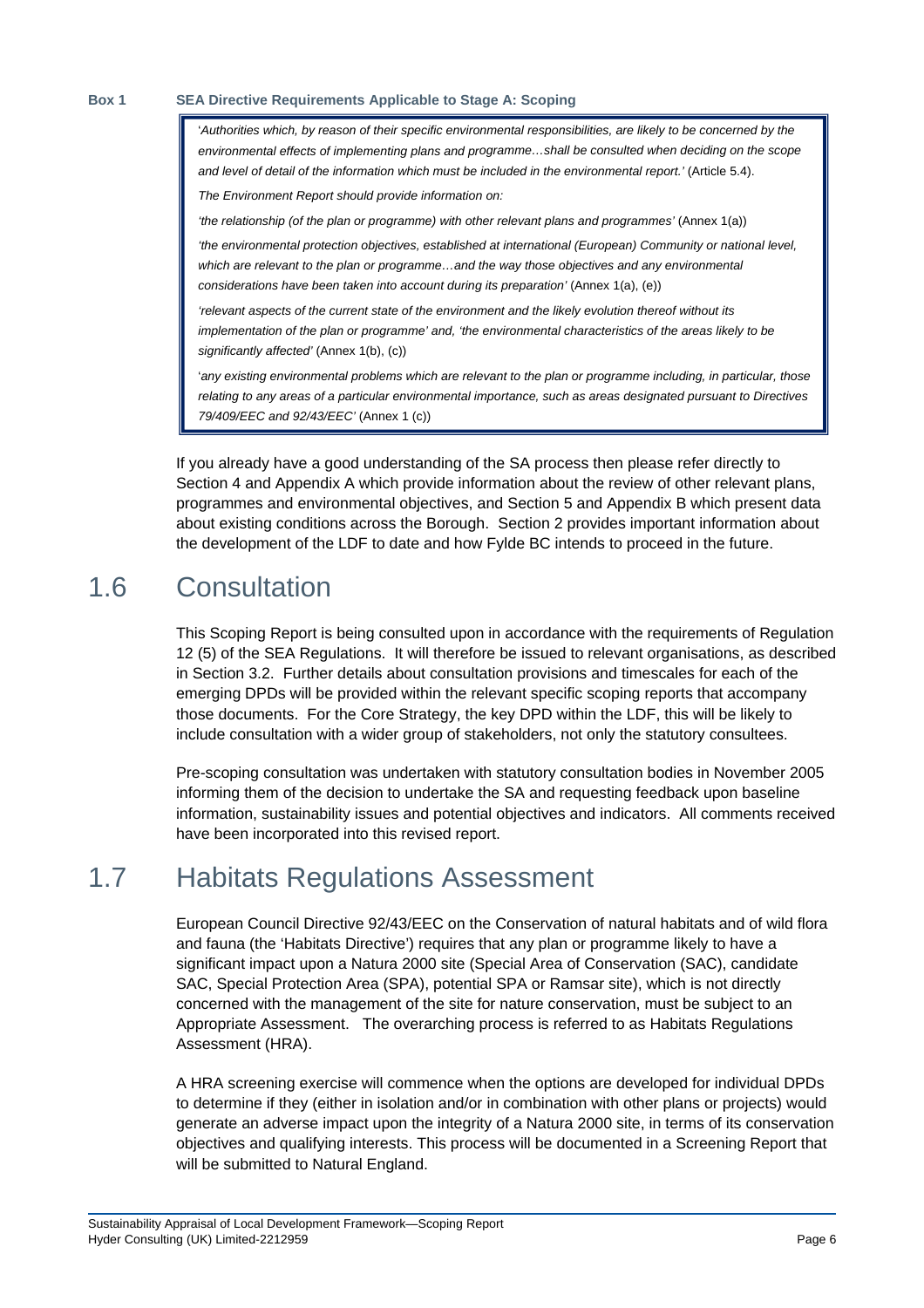# 2 The Fylde Local Development Framework

## 2.1 **Background**

The LDF is required under the Planning and Compulsory Purchase Act 2004 and will replace the Fylde Local Plan (as Altered), adopted in October 2005. The LDF comprises a folder of Local Development Documents (LDDs) which will provide the local planning authority's policies for meeting the economic, environmental and social aims of the Borough where this affects the development and use of land. LDDs comprise both DPDs and Supplementary Planning Documents (SPDs) for particular themes or geographic areas.

The Fylde LDF will address all aspects of land-use planning under the jurisdiction of Fylde BC. Lancashire County Council is responsible for producing the Lancashire Minerals and Waste LDF and the Lancashire Local Transport Plan, which set out planning policy on these two topic areas for the county, including Fylde. These documents will be subject to separate SA and are not therefore covered in detail in either the Fylde LDF or this SA.

# 2.2 The Local Development Scheme

The programme of developing DPDs in Fylde is set out in the Council's Local Development Scheme. This is currently being revised and the updated LDS will be available online, but an indicative programme for the progression of proposed LDDs is set out in Table 2-1 below:

## **Table 2-1 Local Development Documents**

| <b>Document Title</b>                      | <b>Proposed Date for Adoption</b> | <b>Status</b> |
|--------------------------------------------|-----------------------------------|---------------|
| Updated Statement of Community Involvement | February 2011                     | LDD           |
| <b>Core Strategy</b>                       | January 2013                      | DPD.          |
| Proposals Map                              | January 2014                      | <b>DPD</b>    |
| <b>Land Allocations</b>                    | January 2014                      | DPD.          |
| Development Management Policies            | January 2014                      | DPD           |
| <b>Residential Extensions</b>              | Adopted November 2007             | <b>SPD</b>    |

Of these LDDs, SA will be carried out during the development of the Core Strategy, Land Allocations and Development Management Policies DPD.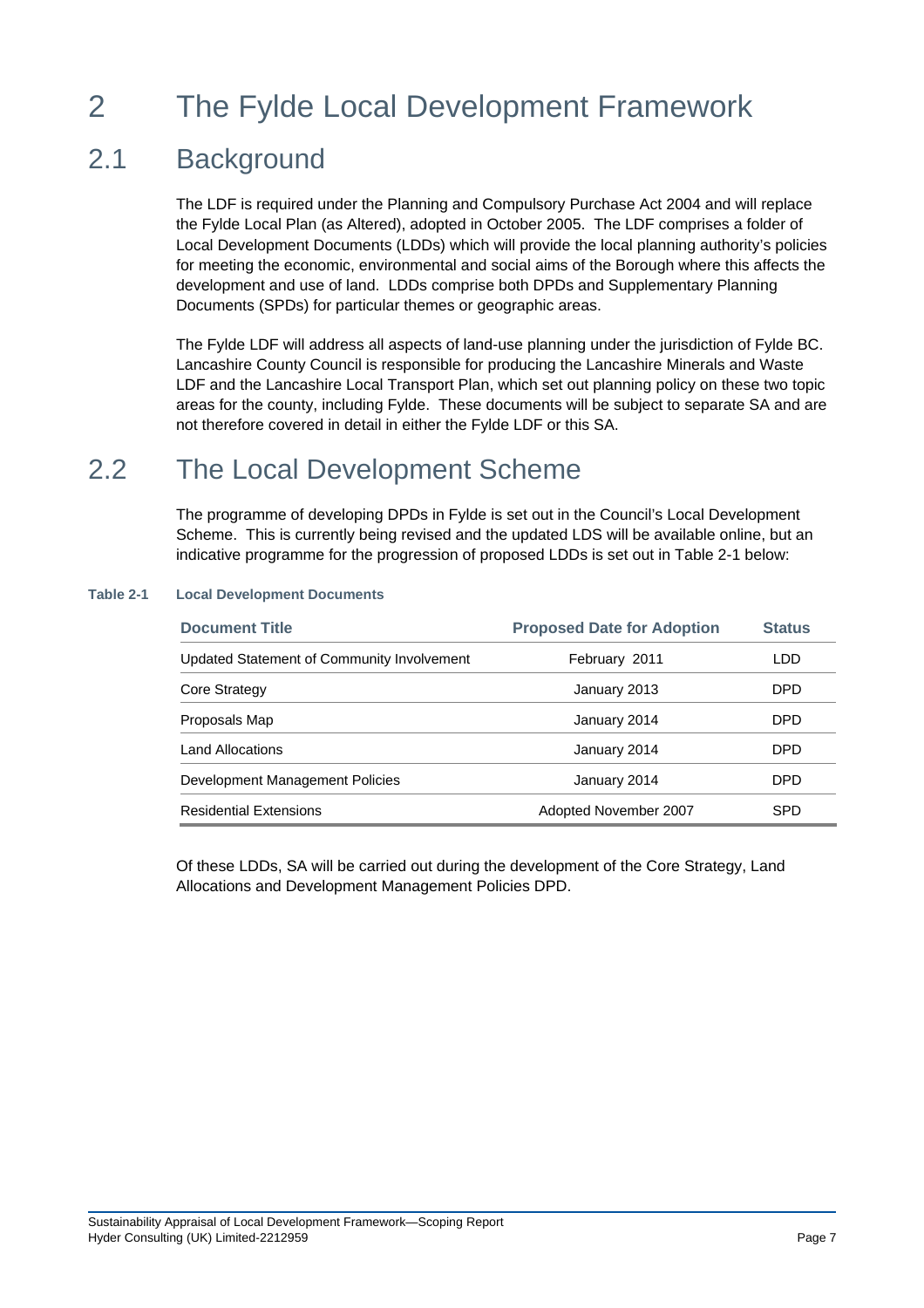# 3 Progress on the SA to Date

## 3.1 Stages in the SA Process

Current SA guidance<sup>4</sup> subdivides the SA process into a series of stages. Whilst each stage consists of specific tasks, the intention should be that the process is iterative. Table 3-1 presents the key stages in the SA process and indicates where specific tasks have been addressed in this Scoping Report. The table also demonstrates how each of the SA stages are linked to the preparation and development of the forthcoming DPDs.

## **Table 3-1 Stages in the SA P rocess**

| <b>SA Stage</b>                                                                                      | <b>Section of the</b>                                                               | <b>Application to the Fylde DPDs</b>                                                                                                                                          |
|------------------------------------------------------------------------------------------------------|-------------------------------------------------------------------------------------|-------------------------------------------------------------------------------------------------------------------------------------------------------------------------------|
|                                                                                                      | <b>Report (where</b><br>applicable)                                                 |                                                                                                                                                                               |
| <b>Pre-SA Activity</b>                                                                               |                                                                                     |                                                                                                                                                                               |
| Consult statutory consultees<br>on decision to carry out the<br>SA                                   | Documented in Section<br>3.2                                                        | Undertaken via letters to each statutory<br>consultee in November 2005 and combined<br>with request for information.                                                          |
| the scope                                                                                            |                                                                                     | Stage A: Setting the context and objectives, establishing the baseline and deciding on                                                                                        |
| A1: Identifying other relevant<br>policies, plans and<br>programmes and<br>sustainability objectives | Section 4 and Appendix<br>A                                                         | Stage A corresponds to the scoping stage of<br>the SA and the findings of this stage are<br>presented in this Scoping Report.<br>The scope of the DPDs will be defined within |
| A2: Collecting baseline<br>information                                                               | Section 5 and Appendix<br>в                                                         | specific scoping reports for each document<br>that will build on this main Scoping Report.                                                                                    |
| A3: Identifying sustainability<br>issues and problems                                                | Section 5                                                                           | Consultation will occur within the mandatory<br>5-week period with consultation bodies.                                                                                       |
| A4: Developing the SA<br>Framework                                                                   | Section 6                                                                           |                                                                                                                                                                               |
| A5: Consulting on the scope<br>of the SA                                                             | Purpose of this Scoping<br>Report is to seek<br>feedback on the scope of<br>the SA. |                                                                                                                                                                               |
| <b>Stage B: Developing and Refining Options and Assessing Effects</b>                                |                                                                                     |                                                                                                                                                                               |
| B1: Testing the DPD<br>objectives against the SA<br>Framework                                        | All of these stages will<br>be documented in the<br>SA Report.                      | Stage B of the SEA process is linked to the<br>overall production of the DPDs which<br>includes the development of plan options and                                           |
| B2: Developing the DPD<br>Options                                                                    |                                                                                     | the selection of the preferred options.<br>The effects of DPDs are assessed against                                                                                           |
| B3: Predicting the effects of<br>the DPD                                                             |                                                                                     | alternatives, including the 'no plan' and<br>'business as usual' scenarios.<br>There should be a considerable degree of                                                       |
| B4: Evaluating the effects of<br>the DPD                                                             |                                                                                     | interaction between the plan-making and SA<br>teams during this stage in the process to                                                                                       |
| B5: Considering ways of<br>mitigating adverse effects                                                |                                                                                     | enable potential adverse effects of the DPD<br>to be avoided/minimised and potential                                                                                          |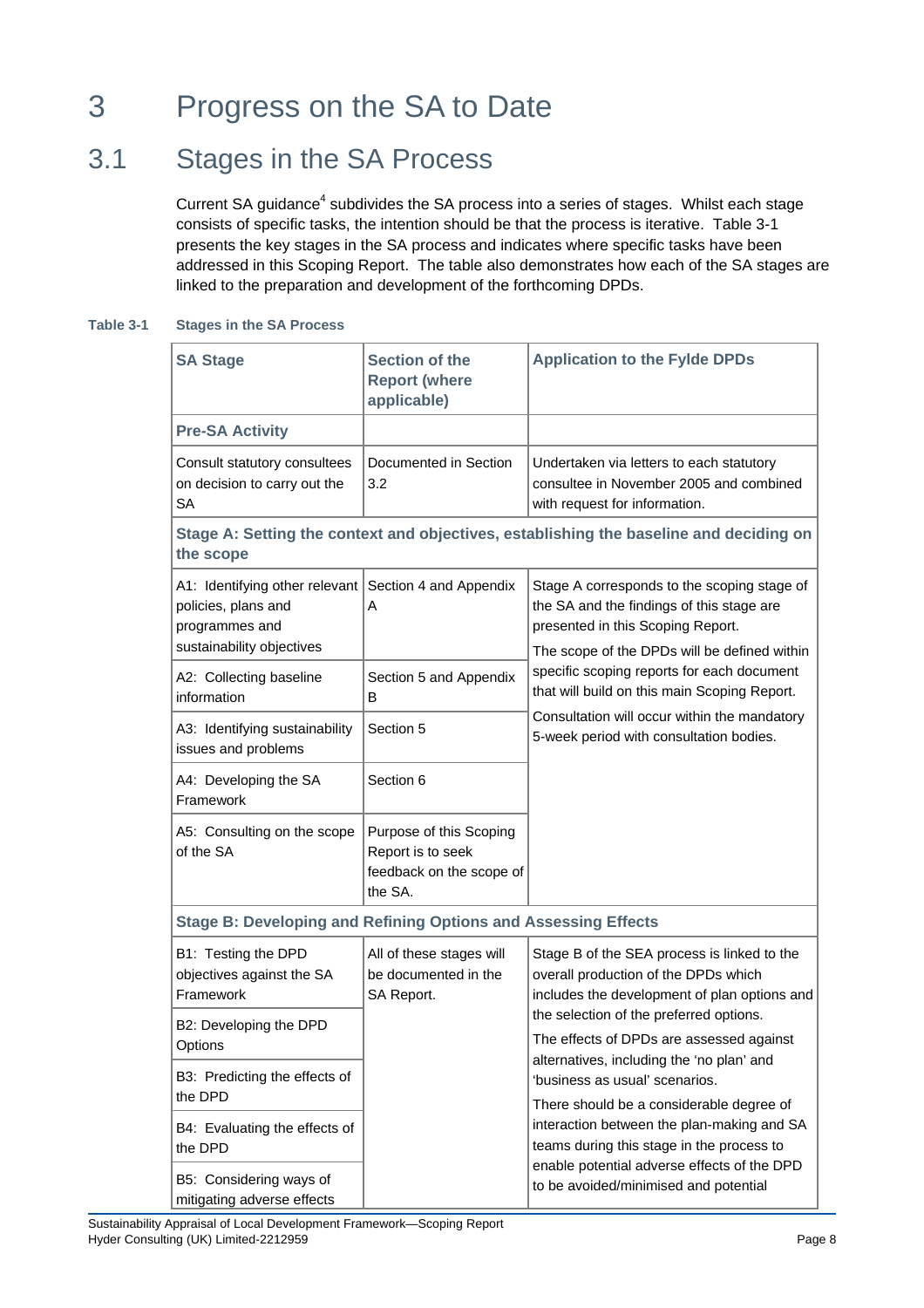| <b>SA Stage</b>                                                                          | Section of the<br><b>Report (where</b><br>applicable)                                                                                                                                                      | <b>Application to the Fylde DPDs</b>                                                                                                                                                                                                |  |
|------------------------------------------------------------------------------------------|------------------------------------------------------------------------------------------------------------------------------------------------------------------------------------------------------------|-------------------------------------------------------------------------------------------------------------------------------------------------------------------------------------------------------------------------------------|--|
| and maximising beneficial                                                                |                                                                                                                                                                                                            | sustainability benefits maximised.                                                                                                                                                                                                  |  |
| effects                                                                                  |                                                                                                                                                                                                            | Ongoing consultation will occur throughout                                                                                                                                                                                          |  |
| B6: Proposing measures to<br>monitor the significant effects<br>of implementing the DPDs |                                                                                                                                                                                                            | this period as necessary.                                                                                                                                                                                                           |  |
| <b>Stage C: Preparing the Sustainability Appraisal Report</b>                            |                                                                                                                                                                                                            |                                                                                                                                                                                                                                     |  |
| C1: Preparing the SA Report                                                              | The SA Report will<br>document the effects of<br>the DPD and will include<br>an assessment of the<br>options considered<br>during the DPD's<br>development. It will<br>include a non-technical<br>summary. | The proposed submission DPD will be<br>prepared ready for consultation.                                                                                                                                                             |  |
|                                                                                          |                                                                                                                                                                                                            | Stage D: Consultation on the Proposed Submission Documents and the SA Report                                                                                                                                                        |  |
| D1: Public participation on<br>the proposed submission<br>documents                      |                                                                                                                                                                                                            | The SA Report and the proposed submission<br>DPD will be consulted upon in accordance<br>with Regulation 27 of the Town and Country<br>Planning (Local Development) (England)<br>(Amendment) Regulations 2008 (as<br>amended 2009). |  |
| D2: Appraising significant<br>changes resulting from<br>representations                  |                                                                                                                                                                                                            | Following the receipt of representations, the<br>SA Report may need to be updated to reflect<br>comments received. It will be essential for                                                                                         |  |
| D3: Making decisions and<br>providing information                                        |                                                                                                                                                                                                            | the SA Report and the DPD to remain<br>consistent.                                                                                                                                                                                  |  |
| Stage E: Monitoring the significant effects of implementing the DPD                      |                                                                                                                                                                                                            |                                                                                                                                                                                                                                     |  |
| E1: Finalising aims and<br>methods for monitoring                                        | Monitoring will<br>commence once the                                                                                                                                                                       | Monitoring undertaken for the SA process<br>should feed into the Annual Monitoring                                                                                                                                                  |  |
| E2: Responding to adverse<br>effects                                                     | DPD has been adopted.                                                                                                                                                                                      | Report (AMR).                                                                                                                                                                                                                       |  |

# 3.2 Consultation Requirements

Consultation is a key component of both the LDF-making and SA processes to ensure that the views of interested stakeholders are incorporated as appropriate in an early and effective manner. As indicated in Table 3-1, consultation bodies and the public should have the opportunity to comment upon the SA at four separate stages of the process:

- **1** On the decision to carry out an SA, which can also be combined with requests for data.
- **2** On the scope and level of detail of the SA Report (the Scoping Report).
- **3** Alongside the DPD at its Preferred Options stage (the SA Report)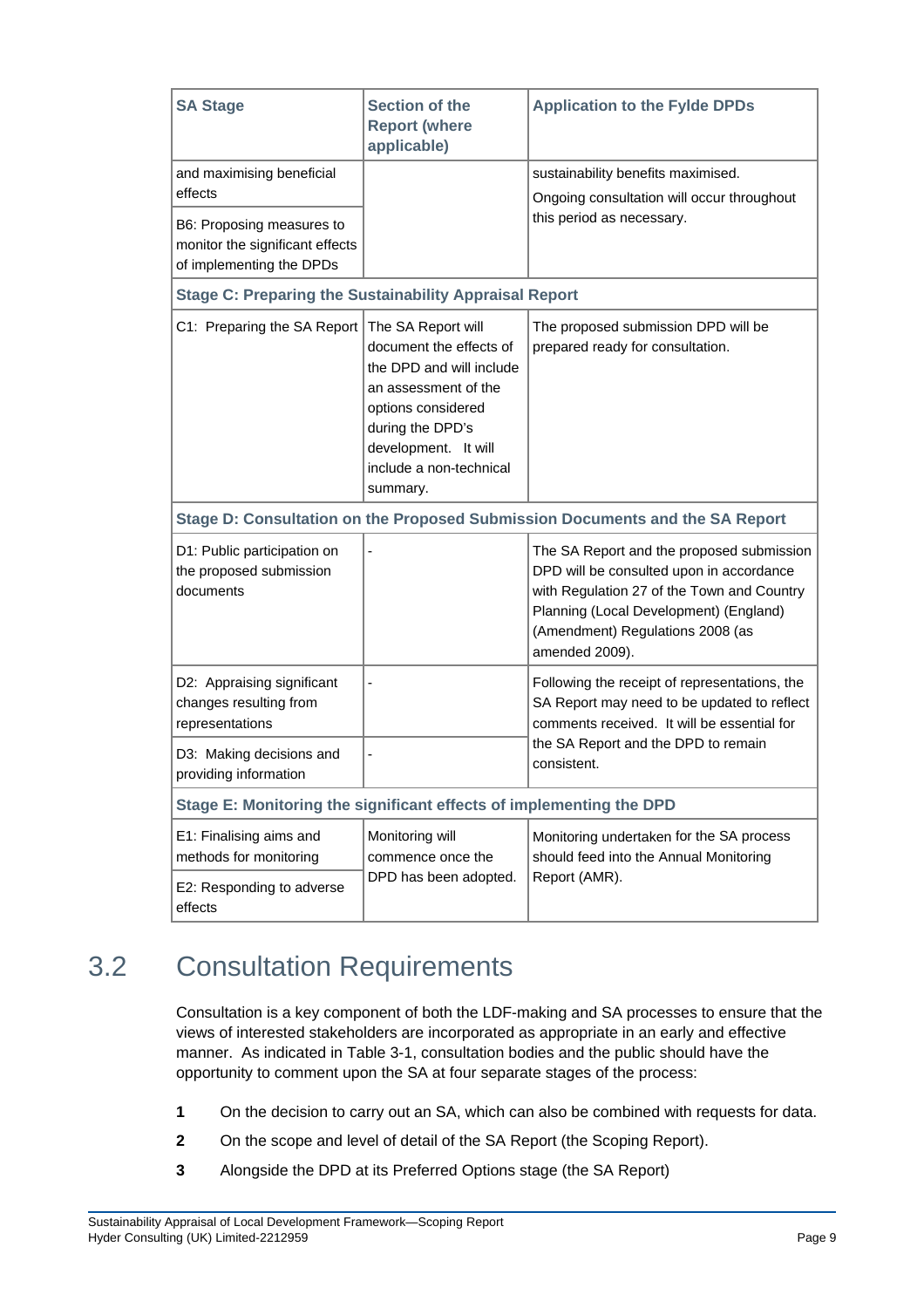**4** Following adoption of the Final DPD, accompanied by a statement summarising how the environmental considerations have been integrated into the DPD and the measures decided concerning monitoring (the Adoption Statement).

The Consultation Bodies (defined in this report as 'statutory consultees') in England comprise:

- **Natural England (formerly the Countryside Agency and English Nature)**
- $\blacksquare$ English Heritage
- Environment Agency

However, it is considered good practice to consult with a wider group of stakeholders who would have significant influence upon, or who would be influenced by the LDF. Herein, these additional stakeholders are referred to as the 'wider stakeholder group'.

## 3.3 Previous SA Work Undertaken

Pre-scoping consultation was undertaken with the statutory consultees in November 2005 informing them of the decision to undertake the SA and also requesting baseline information and feedback on sustainability issues, potential objectives and indicators. Responses with regard to issues and potential objectives were received from the Countryside Agency and the Environment Agency (EA) which have been incorporated into the preparation of this report.

A Scoping Report for the LDF was originally produced for Fylde BC in January 2006 (Hyder ref: 001-NHR-NH50944-02) and was issued for the statutory consultation period. Comments were received back suggesting improvements, additions and amendments from the following organisations:

- Natural England
- Environment Agency
- Royal Society for the Protection of Birds
- Campaign to Protect Rural England

This report presents a revised and updated version of the previous Scoping Report. The original comments received have been incorporated into this revised version. Progress of the LDF has been delayed in the interim by the need to produce additional evidence-based studies ahead of its development, and the availability of resources.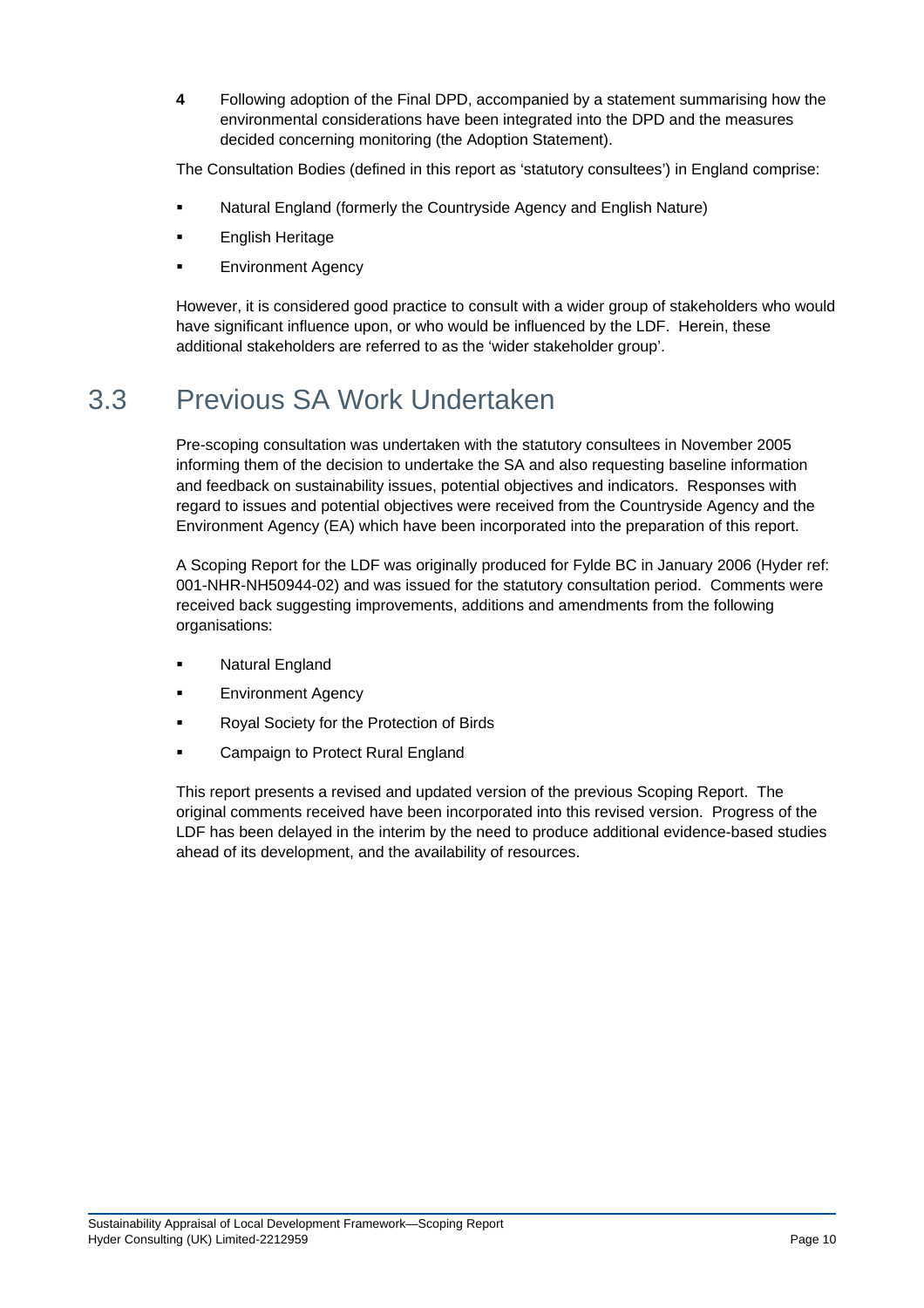# 4 Relationship with other Relevant Plans, Programmes and Policies

### 4.1 Introduction

Box 2 sets out the requirements of the SEA Directive for this stage of the process:

#### **Box 2 Requirements of the SEA Directive**

The SEA Directive requires that the SEA covers:

*'the relationship (of the plan or programme) with other relevant plans and programmes'* (Annex 1(a))

*the environmental protection objectives, established at international (European) Community or national level,* which are relevant to the plan or programme...and the way those objectives and any environmental *considerations have been taken into account during its preparation'* (Annex 1(a), (e))

A review of plans, programmes and policies (PPPs) of relevance to the development of both the LDF and the accompanying SA was undertaken. This included:

- **EXECT** Identification of any external social, environmental or economic objectives, indicators or targets that should be reflected in the SA process
- Identification of any baseline data that should be reflected in the SA
- **Example 1** Identification of any external factors that might influence the preparation of the plan, for example sustainability issues
- Identification of any external objectives or guidance that would contribute positively to the development of the LDF
- **EXECTE CONFIDENT** Determining whether there are any clear potential conflicts or challenges between other identified plans, programmes or sustainability objectives and the emerging LDF

The review included documents prepared at international, national, regional and local scale. Each document reviewed and how it may affect the SA and LDF is summarised in Appendix B.

A brief summary of key implications is presented below.

## 4.2 International Plans and Programmes

A review was undertaken of the key European Directives and Conventions and International agreements that could potentially influence the development of the LDF and the SA. European Directives are transposed into national legislation in each individual Member State and, therefore the key themes should be 'trickled down' into national, regional, county and local level documents and strategies as appropriate. Consequently this review merely sought to identify the key themes that are emerging at an international level. Some of the key themes identified included:

- Recognising the challenge of climate change and implementing appropriate action to mitigate and adapt to its impacts
- The need to promote renewable energy and energy efficiency
- Protection and enhancement of biodiversity and the natural environment, particularly sites of international importance e.g. SPAs and SACs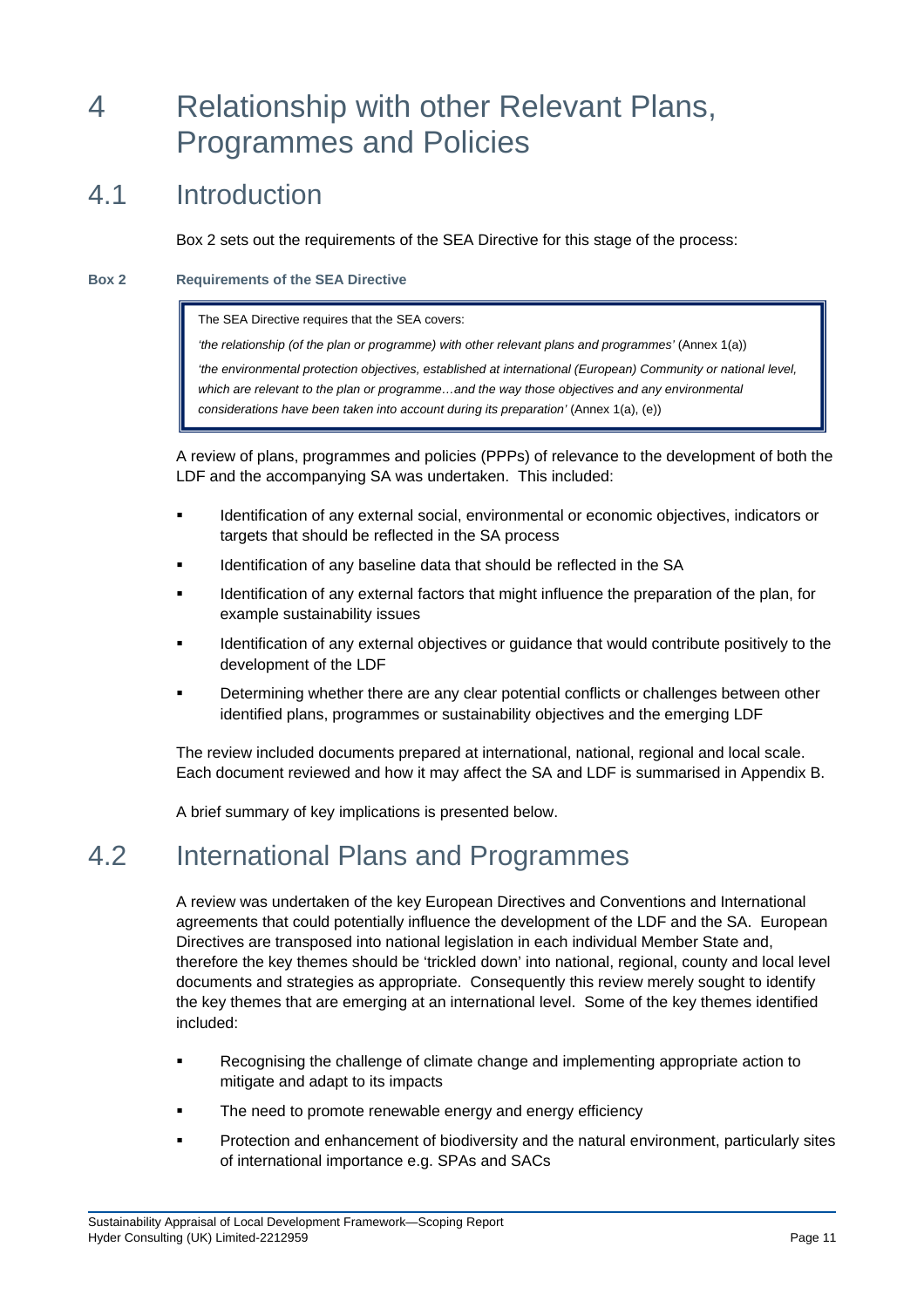- **Besource efficiency and the development of more sustainable patterns of production and** consumption
- **The need to protect and enhance all water resources**
- The need to improve air quality

All of the above are primarily environmental issues, although it is through more sustainable patterns of land use and design that real achievements can be made towards tackling some of these issues.

No key conflicts were identified between or within the international documentation. However, a difficult issue was identified in the European Spatial Development Perspective - namely reconciling the social and economic aims of spatial development with an area's ecological and cultural functions to ensure that the most sustainable patterns of development are achieved. The SA process is designed to recognise potential issues such as this, and enables proposals to be made for policy modification and mitigation measures to be put in place.

### 4.3 National Plans and Programmes

A review was undertaken of relevant national policy documents, strategies and guidance documents. Of particular importance is the UK Sustainable Development Strategy which emphasises the over-arching Government objective to raise the quality of life in our communities by, for example, increasing prosperity, reducing inequalities, providing better employment opportunities, enhancing public services and tackling crime and anti-social behaviour. These are all key themes which must be fully considered in the development of the LDF and the SA.

The review has also considered key items of legislation to which the LDF must conform. The Climate Change Act 2008 sets a legally binding target of an 80% reduction in carbon dioxide (CO2) emissions by 2050, based on 1990 levels. Land use planning has a vital role to play in meeting this target by reducing the need to travel and driving up standards of resource and energy efficiency in new developments.

Government planning policy is set out in a series of PPSs and Planning Policy Guidance Notes (PPGs) covering various aspects of planning and development activity. All current PPSs and PPGs are relevant to the development of the LDF and SA, however the following key issues have been highlighted across the range of guidance:

- **E** Ensuring that the need to adapt to, and mitigate the inevitable effects of, climate change are at the heart of spatial planning
- The need to ensure that new housing development meets local needs
- **The need to protect and enhance the vibrancy of both rural and urban areas**
- The need for protection and enhancement of the quality and character of urban and rural areas
- The need to conserve and enhance biodiversity as an integral part of economic, social and environmental development
- The need to protect and enhance the historic environment in its broadest sense
- To promote sustainable waste management
- To promote more sustainable transport choices and improve accessibility
- Recognising the importance of open spaces, sport, and recreation and the contribution that they make to enhancing quality of life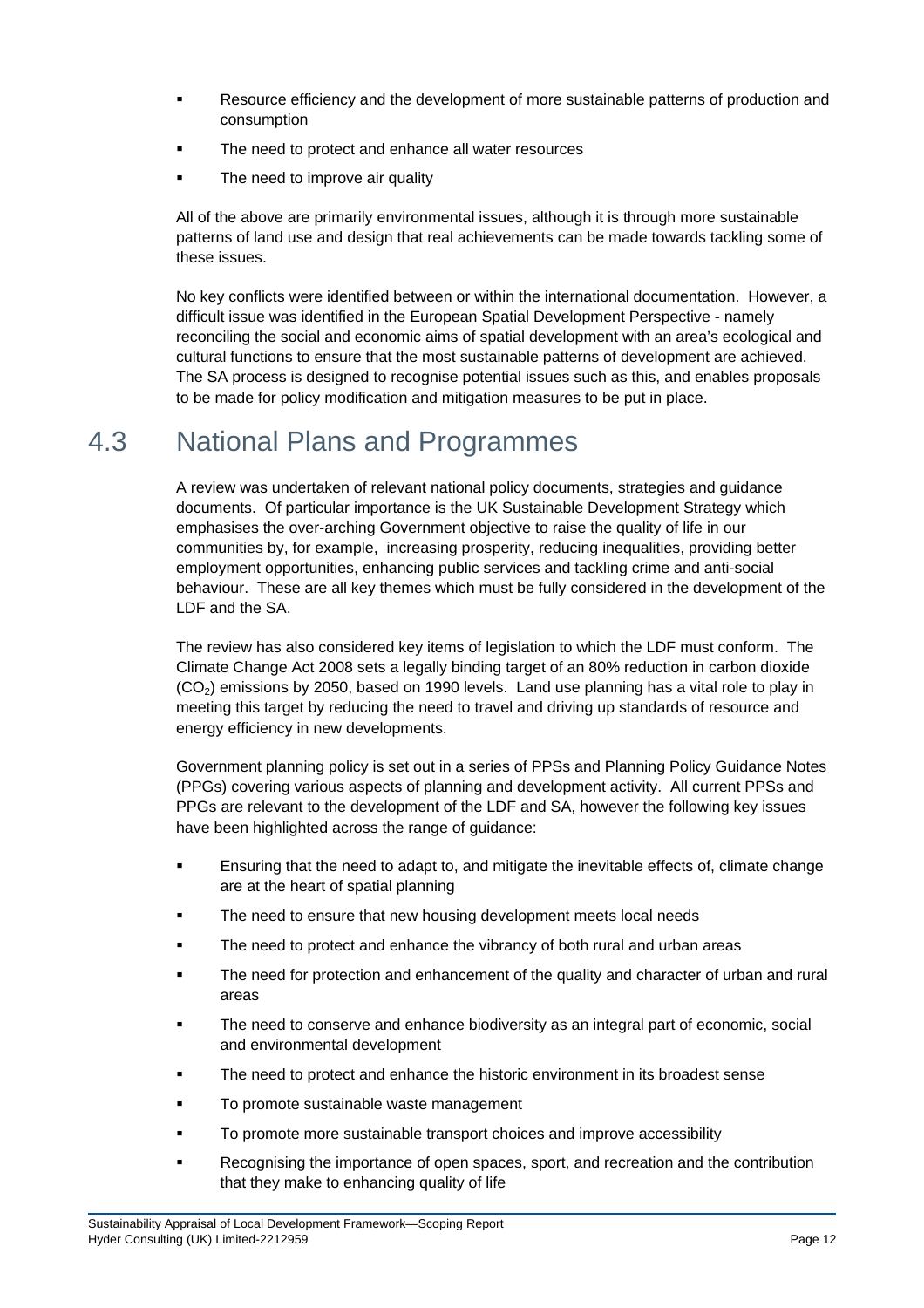- The sustainable use of natural resources
- The need to consider flood risk in all development, taking into account the potential impacts of climate change

Other planning and guidance documents produced at a national level have been included in the review. Some of the key messages from these documents are:

- **The value of green infrastructure for delivering multiple benefits to urban and suburban** areas
- The importance of addressing the protection and enhancement of biodiversity at a local level
- **•** A drive to create more sustainable communities by addressing inequality and barriers to social and economic integration

## 4.4 Regional and County Level Plans

A range of different plans and strategies have been produced at the regional and county levels covering a variety of topics including: housing; economic development; climate change; biodiversity, energy; skills and innovation; rural development; green infrastructure, equality and diversity; health; waste; and tourism. All of the issues, themes and objectives of these plans are relevant to future spatial development within Fylde and the policy objectives and guidance contained within need to be considered during the development of the LDF. However, it must be noted that the overarching goals of these PPPs may be outside the remit of the local development planning process. Furthermore, the LDF is only one of a number of different vehicles for trying to deliver some of the wider regional and county targets within the Borough.

As noted in the international and national PPP review, a common conflict occurring throughout is the need to promote and develop the economy whilst managing the potential environmental and social implications of such development. For example, the Regional Housing Strategy identifies the need for investment in new homes and communities to meet demand, but the development of new housing is likely to pose a threat to aspects of the local environment including landscape character, biodiversity, water quality and flood risk, and cultural heritage. The SA process enables the identification of potential conflicts at the plan development stage and should identify appropriate policy modifications and mitigation measures.

There are a number of indicators and targets included in the PPPs that are to be incorporated into the SA framework. It is important to note that some PPPs contain targets taken from the North-West Regional Spatial Strategy (RSS), and were published prior to the intention to revoke the RSS was known.

## 4.5 Local Policy

A range of local documents have been reviewed, many of which have been produced by Fylde BC and detail specific aims, objectives and actions for local issues under specific topics. All of these documents are in some way related to sustainable development in the Borough, whether it be for social, economic or environmental purposes. Consequently, the LDF, and to an extent the SA, should draw from these documents and transpose their aims in its policies and proposals. The LDF can therefore achieve synergies with other plans by helping to deliver their aims and objectives. These local plans have above all others been instrumental in the development of the SA framework and have been taken into account throughout this process. They should, in theory, have included the main influences of international, national, regional and county level plans through the trickle-down effect identified above, whilst highlighting issues of local concern.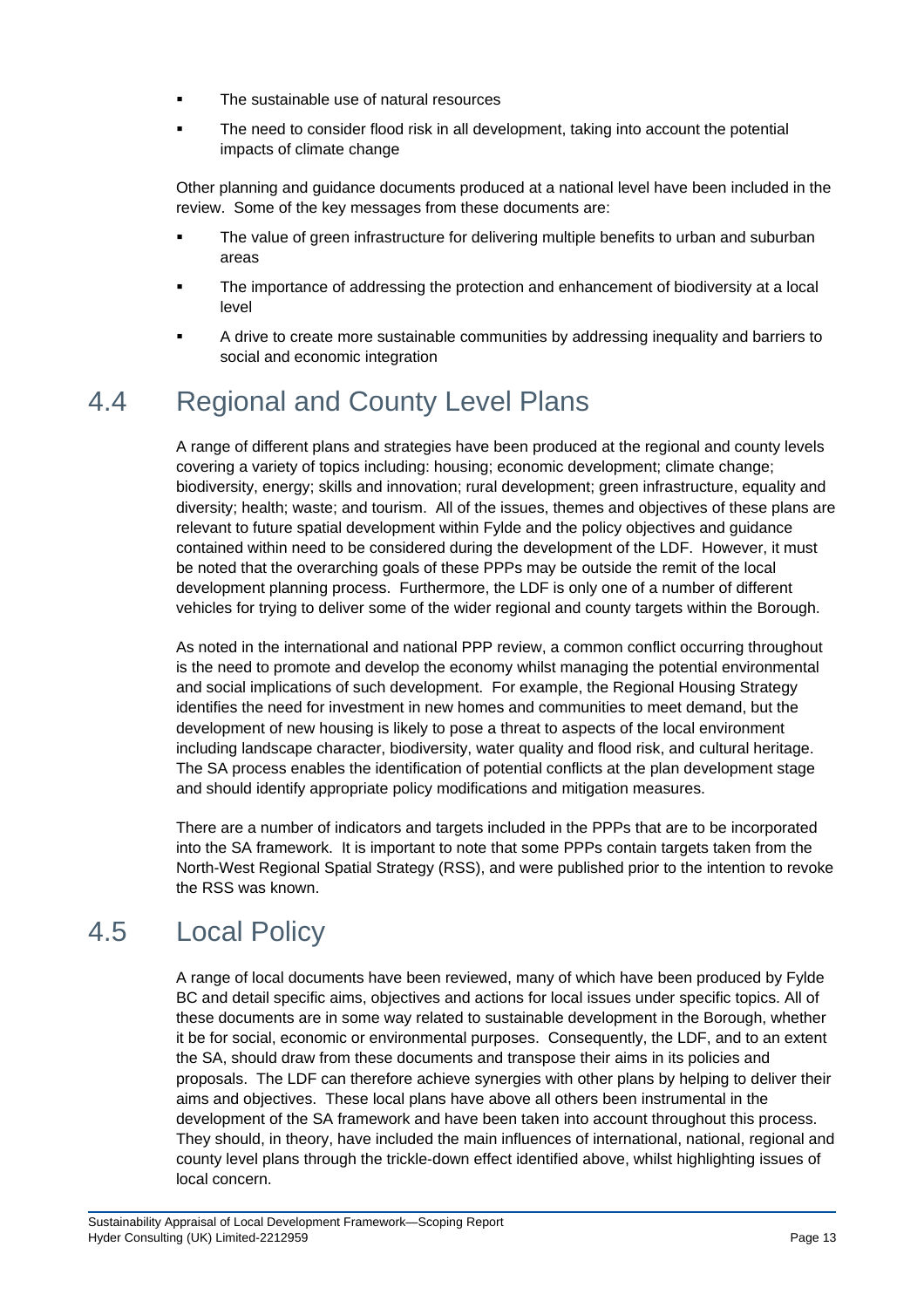Some of the key themes identified through the plans analysis include:

- The need to diversify the economic base and attract new investment
- **Brual regeneration and the creation of strong links between urban and rural communities**
- The need to improve access to leisure and sports facilities and to develop local culture and the arts
- **Developing a diverse housing market which meets the needs of affordability, the elderly** and specialist supported housing
- **Tackling homelessness and reforming private sector housing**
- **Promoting safer communities through reducing crime and fear of crime**
- **•** Promoting healthier communities and social well-being
- Protecting and enhancing the built and natural environments .
- Increasing access to learning for everyone
- **•** Defining the image and identity of Fylde to set the direction for sustainable tourism in the future

The challenge for the Borough lies in attempting to meet these wide and varied objectives, whilst working within the framework provided by the international, national, regional and county level plans and policies referred to in previous sections. A key objective of sustainable development is to reconcile the apparent conflict between economic development, social justice and environmental quality. A commitment to creating high quality places, with elements of both the natural and built environment being used to contribute to an improved quality of life for the Borough's residents, is likely to pay wider dividends by making the area more attractive to investors and visitors in the long-term.

The SA process has a role to play in identifying the likely consequences of the LDF's policies and priorities. It will act as a decision aiding tool in order to establish the relative merits of policy priorities and hence will allow the most sustainable options to be taken forward. Recommendations can also be made for mitigation of any adverse consequences.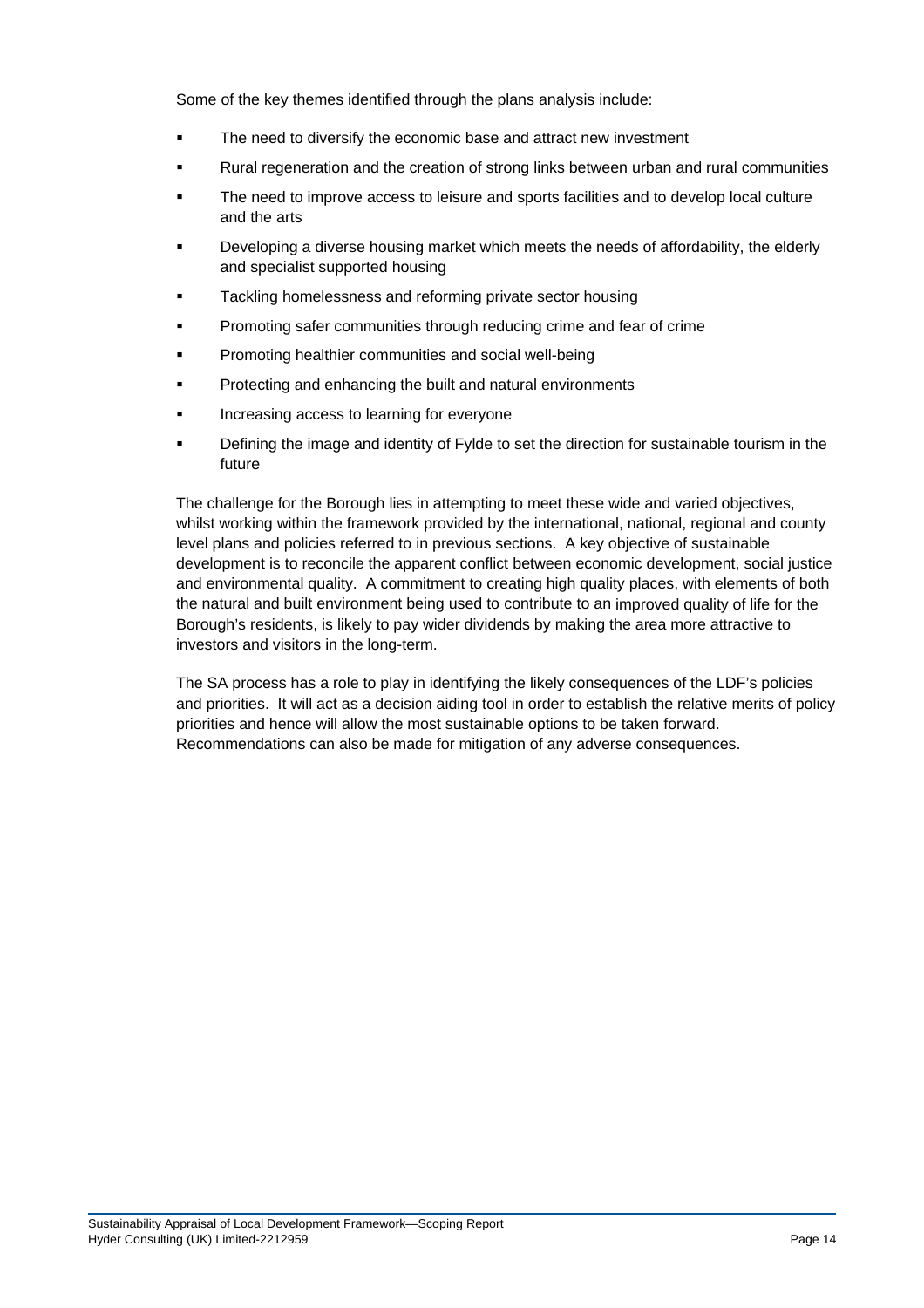# <span id="page-22-0"></span>5 Baseline Information and Key Sustainability **Issues**

### 5.1 **Introduction**

Box 3 defines the SEA Directive requirements for this element of the process.

#### **Box 3 SEA Directive Requirements**

The SEA Directive requires that the SEA covers:

*'relevant aspects of the current state of the environment and the likely evolution thereof without its implementation of the plan or programme' and, 'the environmental characteristics of the areas likely to be significantly affected'* (Annex 1(b), (c))

'any existing environmental problems which are relevant to the plan or programme including, in particular, those relating to any areas of a particular environmental importance, such as areas designated pursuant to Directives *79/409/EEC and 92/43/EEC'* (Annex 1 (c))

Characterising the environmental and sustainability baseline, issues and context is an important activity in defining the framework for the SA. It involves the following elements:

- **Characterising the current state of the environment of the Borough including social and** economic aspects
- Using this information to identify existing problems and opportunities which could be . considered in the LDF

## <span id="page-22-1"></span>5.2 Methodology

The environmental, social and economic baseline was characterised through the following methods:

- **Review of relevant local, regional and national plans, strategies and programmes**
- Data research based around a series of baseline indicators developed from the PAS's guidance, previous consultation recommendations from similar SAs and the data available for the Borough
- **A** workshop held with council officers in December 2005
- Responses received to the original scoping report

This also enabled the identification of sustainability issues and opportunities in the Borough.

A brief overview of the baseline trends is presented below, along with an identification of the key sustainability issues and opportunities relevant to each baseline category. A comprehensive baseline database, including national and regional comparators and data referencing is presented in Appendix B. In accordance with best practice guidance, gaps in or uncertainties with the available data have been noted.

The baseline indicators and summaries below have been divided into baseline topics for ease of presentation. Each of the baseline topics identified in the SEA Directive have been represented in some form. Note that some baseline indicators are contextual indicators and do not necessarily form part of the SA Framework identified in Section 6. The topics are:

Biodiversity, flora and fauna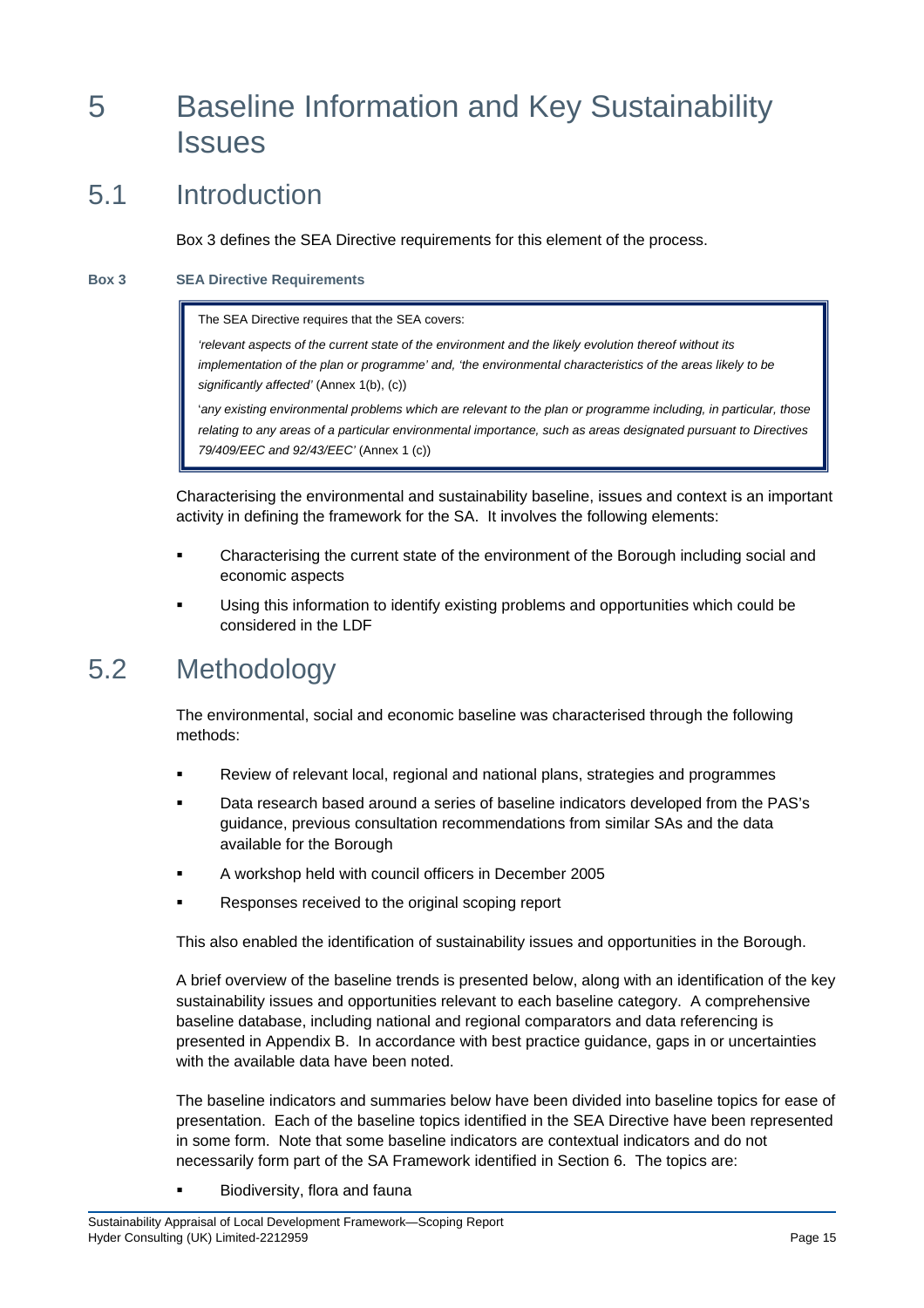- Soil and land quality
- **Example 1** Cultural heritage
- **Landscape**
- **Housing**
- **E** Transportation
- Economy

The SEA Directive also requires, 'material assets' to be considered within the SA/SEA. Material assets refer to the stock of valuable assets within a study area and can include valuable landscapes, natural and cultural heritage, housing stock, schools, hospitals and quality agricultural land as well as leisure facilities such as the Borough's world renowned golf courses. It is considered that material assets are appropriately covered in the following baseline sections, and consequently will not be repeated as a separate topic:

# <span id="page-23-0"></span>5.3 Environmental and Sustainability Issues and **Opportunities**

### 5.3 **Population**

- "High proportion of elderly people. This has particular implications for housing, health and service provision.
- Declining numbers of children and young people also has implications for service provision for this age group.
- Recent population rise due to in-migration has implications for housing provision and prices.
- Whilst urban dwelling can be more sustainable, rural populations should be maintained in order for essential services such as primary schools to survive.

## 5.3.2 Education and Qualifications

- **EXECT** High levels of educational attainment and aspiration should be maintained.
- Gap between skills and aspiration and availability of skilled jobs can lead to loss of young local skilled professionals and high levels of commuter outflow.

### **Human Health**  $5.3.3$

- **EXECT AT A Levels of health are comparable to national averages. Health improvements would** benefit the economy and would enhance overall quality of life in the Borough.
- Reducing the proportion of residents with a long-term limiting illness would have economic benefits.
- There are opportunities to promote and facilitate healthy and active lifestyle choices, such as walking and cycling.

## 5.3.4 Water

 River water quality is generally moderate across the Borough and improvement measures should be encouraged.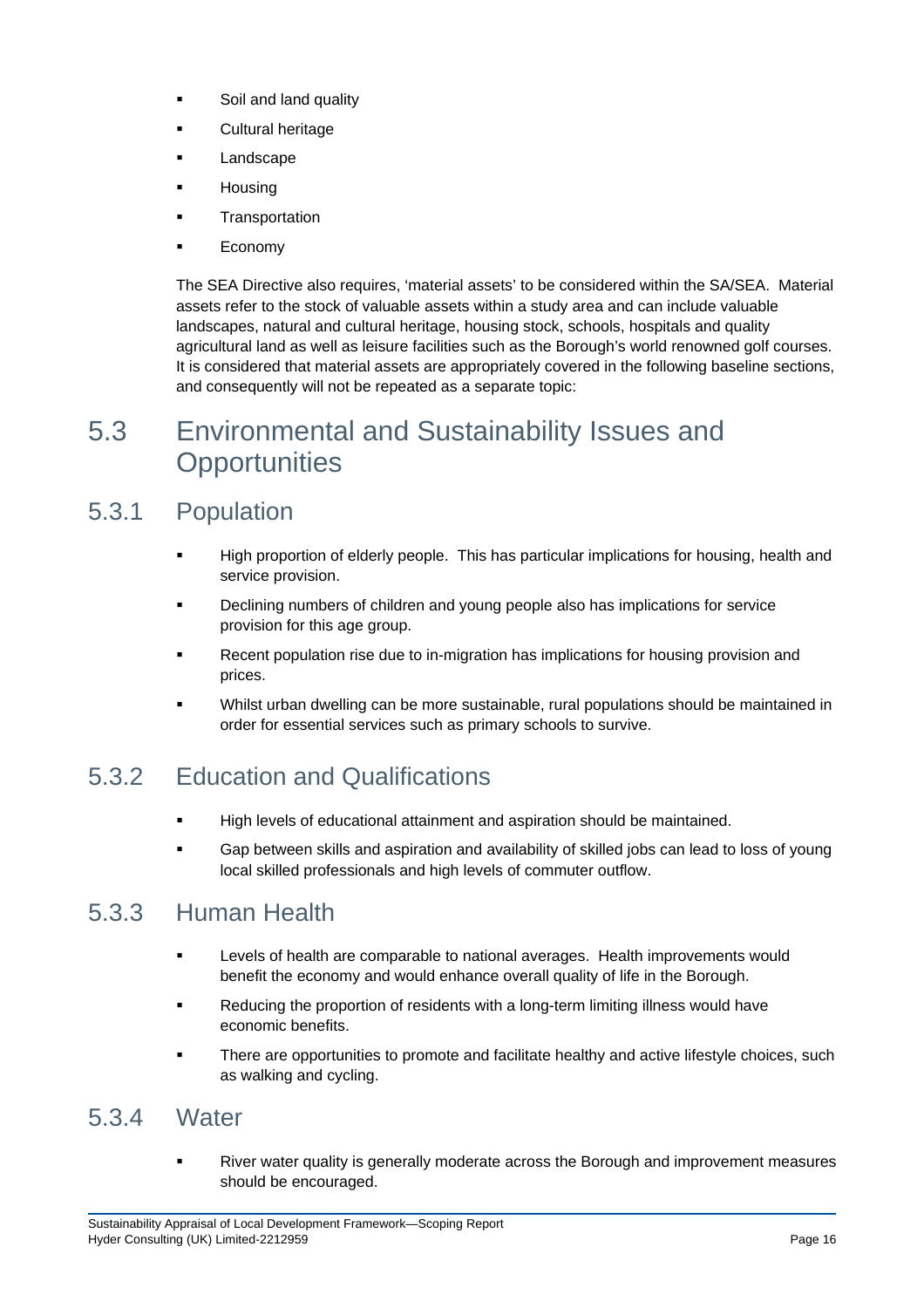- **Example 3** Inappropriate development should be directed away from areas at risk of flooding. Where there are no alternative sites available, development should not be placed at an unacceptable risk or increase risk elsewhere. New developments should be encouraged to use sustainable drainage systems (SuDS) to manage runoff and further reduce flood risk.
- **The Borough partly overlies a strategic aquifer which requires protection.**
- **EXECUTE:** Bathing water quality could be improved to more consistently meet the guideline standards under the Bathing Water Directive. This has implications for tourism.
- **EXECT** Water efficiency measures should be encouraged within both new and existing developments.

### 5.3.5 Soil and Land Quality

**There is a need to maintain levels of re-use of brownfield land in preference to greenfield** sites, although it is recognised that stocks of brownfield land in Fylde are limited. This should be considered on a site-by-site basis as many brownfield sites can be more biodiverse than greenfield if left to re-colonise for long enough.

## 5.3.6 Air Quality

- No major air quality issues have been identified, although efforts should be made to reduce emissions further through current Local Authority controls and traffic reduction objectives.
- There may be opportunities to reduce car use by reducing travel distances between homes and places of work through appropriate siting policies.
- **Expansion of Blackpool International Airport may have air quality implications for the** wider surrounding area.

### 5.3.7 Climatic Factors and Energy

- The LDF should promote energy efficiency and a shift towards low-carbon forms of energy in order to reduce the carbon footprint of the Borough. It will be important to identify the major consumers of energy in order to drive reductions.
- **Flooding and flooding potential are important issues that are illustrative of climate change** and have severe effects for residents. Flooding as a constraint should be given serious consideration in the development of the LDF. The causes of localised flooding and the means to reduce it should also be given serious consideration.
- **New developments should be encouraged to include sustainable design principles.**
- **There are opportunities for the development of renewable energy. This includes potential** for on and offshore wind energy. Due consideration must be given to biodiversity, landscape and heritage resources when siting renewable energy infrastructure.
- Reducing levels of road transport and encouraging more sustainable modes of travel would succeed in reducing emissions.

## 5.3.8 Biodiversity, Flora and Fauna

- The high quality environment of the Borough requires protection. There may be potential threats from increased tourism, particularly along the coast.
- Sand extraction activities should continue to be monitored.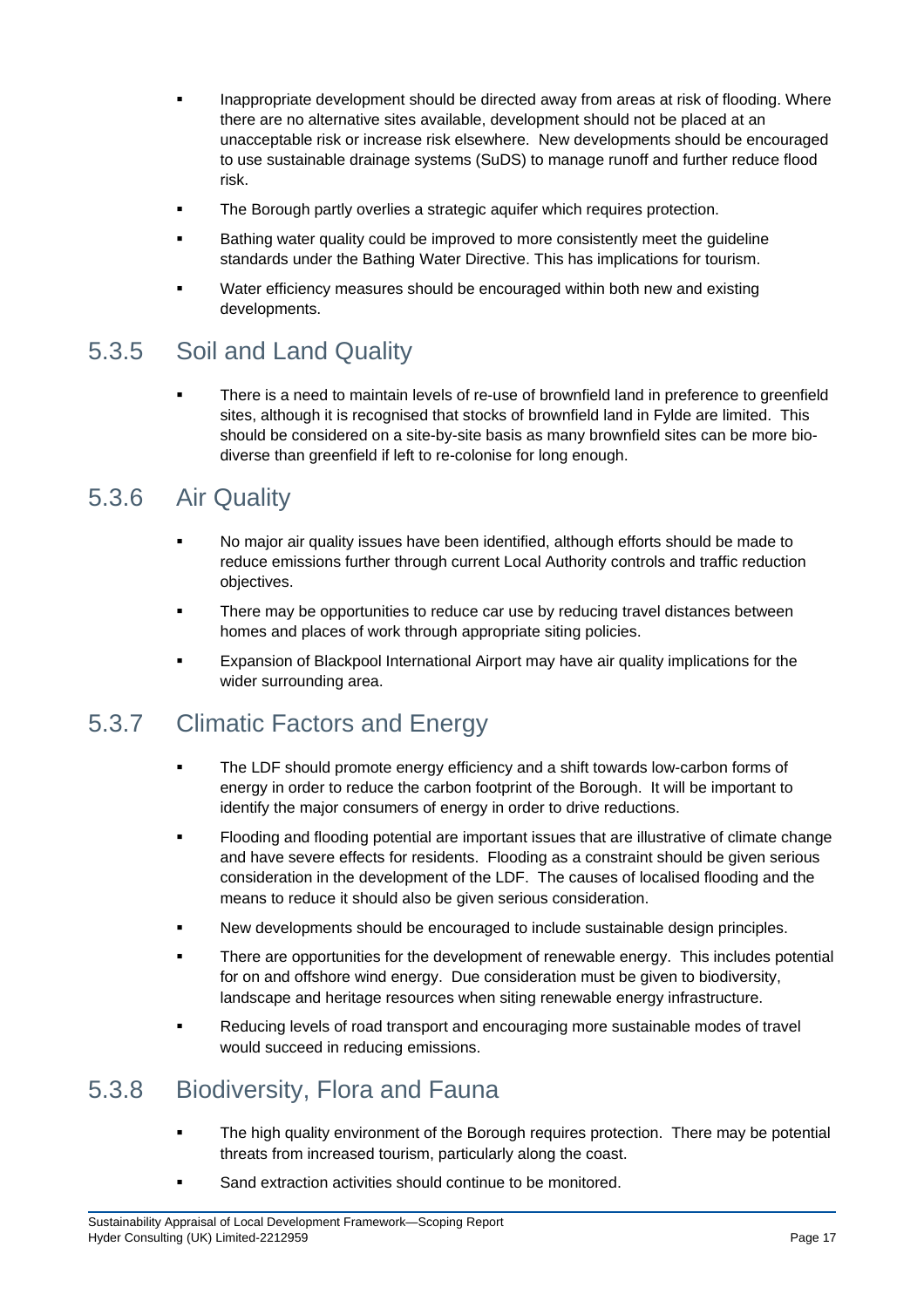- **Internationally designated sites must be afforded the highest level of protection.**
- **The LDF should make a positive contribution to achieving Biodiversity Action Plan (BAP)** targets.
- **•** There is an opportunity to promote green infrastructure networks across the Borough to improve habitat connectivity and help prevent fragmentation.

### 5.3.9 **Cultural Heritage**

- The distinctive cultural heritage resource of the Borough requires protection. Risks to heritage can be reduced by good land management, and by informed planning policies that take full account of the importance of historic sites.
- **In addition to preserving statutory sites it is important to ensure that the wider historic** landscape is protected and that non -designated heritage and archaeological resources are considered.
- **There are opportunities for enhancing the tourism potential of the heritage resource.**

## 5.3 .10 Landscape

- **The Borough has a distinctive landscape which is closely linked to the environmental** designations along the coast, the area's historical development and to the agricultural practices that are undertaken further inland. The landscape is a characteristic of the Borough and it is important that it is preserved and enhanced for marketing the area's image as a place to live and visit and for contributing to the quality of life of its residents.
- **IF-** In addition to considering the wider strategic preservation of the Borough's landscape, opportunities should be sought to enhance design and landscaping at the local level to improve the quality of the local environment.

## 5.3.11 Minerals and Waste

- Fylde contains two major strategic landfill sites. The transport and environmental implications of these must be managed carefully.
- **•** Potential environmental issues associated with sand extraction at St. Anne's are monitored regularly.
- Fylde appears to be performing well in terms of recycling and composting. Opportunities should be sought to further enhance performance.
- **Example is all able sourcing and waste management principles should be promoted for all new** developments.

## 5.3.12 Transportation

- There is a high level of car dependency, which is partly due to the geography of Borough. Car ownership levels are high and a low proportion of commuters use public transport. This has implications for air quality, congestion and climate change. Measures to encourage modal shift away from the private car, including walking and cycling, should be promoted.
- Congestion at the M55 / M6 junction is related to commuting and tourist traffic.
- New roads are proposed to improve access to the M55 from both the north and south. Any new road construction proposals must be fully assessed for potential sustainability impacts.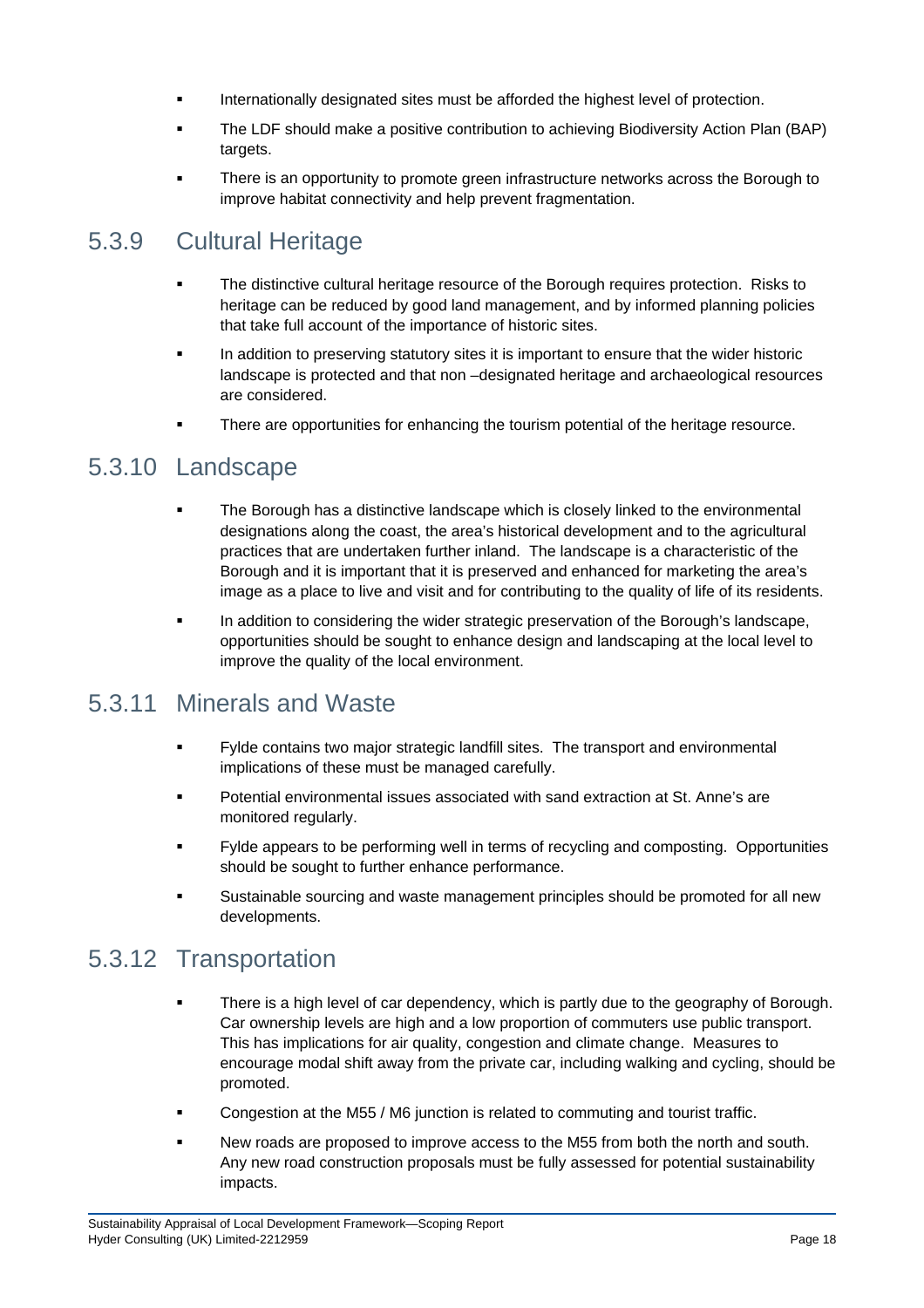- **There is a need to improve the quality, frequency and connectivity of rail services,** especially on the South Fylde line.
- **There is relatively poor public transport provision in rural areas. Attempts of rural** partnerships to improve rural bus services have been largely unsuccessful. There is an opportunity to maintain the proportion of new dwellings being built with access to bus stops.
- **If will be important to ensure that new employment sites can be easily accessed by** sustainable modes of transport.
- **Blackpool International Airport is a major development growth area and should be** supported, whilst ensuring that associated environmental impacts are fully considered.
- **The use of Information and Communications Technology (ICT) should be promoted to** increase the competitiveness of local businesses and to help facilitate a reduction in the need to travel.

## 5.3.13 Economy

- **•** There is a need to diversify the employment base to ensure long-term protection of employment and economic strength and to reduce dependence on a small number of major employers.
- The Borough should seek to provide more highly skilled jobs to attract and retain the higher skilled resident population and retain students.
- **Copportunities should be taken to market the Borough's image as a place to set up new** businesses.
- Employment in farming is under threat.
- **EXECT** Levels of out-commuting are high and Fylde is a net exporter of employees.
- **•** Opportunities should be taken to develop the tourism industry by capitalising on existing assets, although this must be sustainable and avoid adverse environmental impacts.

## 5.3 .14 Deprivation

- **Crime rates are low, although areas such as fear of crime, anti-social behaviour and drug** and alcohol related crime are still problems, particularly in urban areas. Low crime levels should be maintained.
- **•** Deprivation as a whole is low, although there are pockets in particular wards, most notably the more central urban wards that require attention. The wards of Ashton, Central and Kilnhouse in St. Anne's have Lower Level Super Output Areas (LSOAs) in the bottom 30% nationally for certain measures of deprivation.
- **There is a need to improve access to basic services and amenities in rural areas.**
- There may be scope in the future to more actively involve local communities in decision making, which in the long-term could help to contribute towards more sustainable communities.

## 5.3.15 Housing

- There is a high demand for housing, related to an increase in population and in-migration.
- **EXECT** Despite the recent slowdown, average house prices are high leading to affordability problems, particularly for local employees in lower income jobs.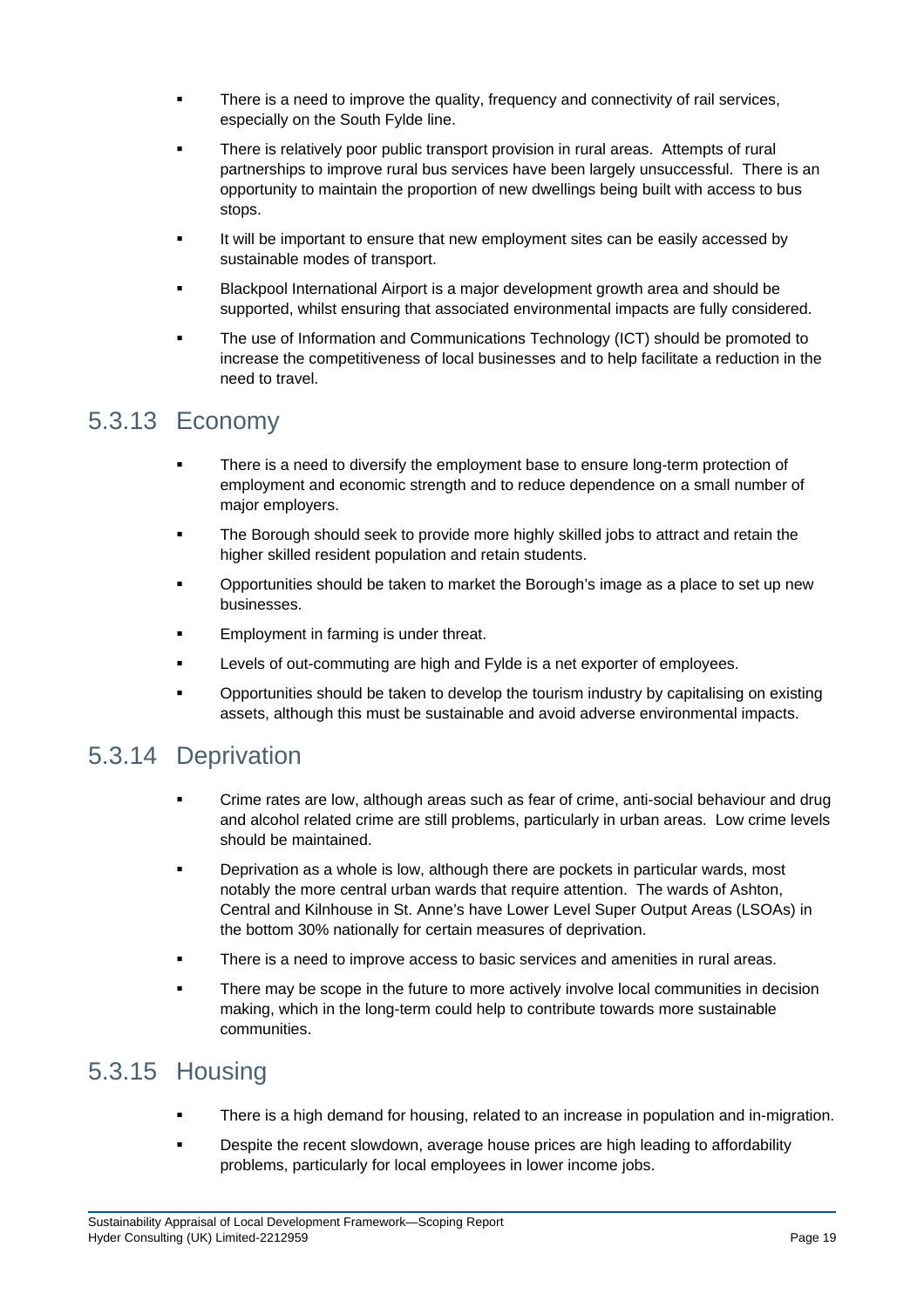- **Fig.** There is a need for more affordable family housing, particularly in Lytham and St Anne's, although a potential conflict with brownfield development targets is recognised.
- There is also a need for more social housing.
- The proportion of vacant dwellings in Fylde is lower than the regional average, but greater than the average for England.
- **New housing should be developed within easy access of public transport and basic** goods, services, amenities and greenspace.
- **The promotion of sustainable design principles in the development of new housing should** be encouraged. This could include standards to be achieved against the Code for Sustainable Homes.

## 5.4 Transboundary Issues

For many authorities, the geographical scale of particular baseline issues means that they relate closely to neighbouring authorities. For example, housing provision and prices, employment migration and commuting, service provision and education can all result in flows of people across Local Authority boundaries and infrastructure providers do not recognise Local Authority boundaries. In order to help to characterise the baseline further, some of these key 'transboundary' issues have been described below:

- The most significant transboundary issue concerns the proposed M55 Hub development, which is supported by Blackpool BC in its Core Strategy. This would consist of up to 5,000 new homes with additional infrastructure and service provision, located close to junction 4 of the M55 on the Blackpool / Fylde boundary. It is a key strategic development for Blackpool and is proposed to meet a range of housing, regeneration and economic development needs. However, the full extent of the proposal is dependent upon planning policies within the Fylde LDF. The Fylde LDF will need to consider the potential benefits and costs to Fylde itself, as well as to the sub-region, of the M55 Hub project. Fylde BC has given no indication of whether the M55 Hub will be considered as an option at the Core Strategy options stage.
- **Blackpool is the sub-regional centre for the wider Fylde Coast, but at present is not** fulfilling its potential in this role. Regeneration initiatives in Blackpool are designed to address a range of social, economic and environmental issues. There are relationships between Fylde and Blackpool, in terms of the sub regional housing market area, employment and tourism. For example, Fylde and Blackpool jointly benefit from holidaymakers visiting the adjoining resort.
- **Blackpool International Airport, which is located in Fylde Borough, is a key economic** resource for the whole of the Fylde sub-region and extends its influence across Lancashire and Cumbria. Recent expansion at the airport has succeeded in raising passenger numbers but the extent to which this growth can be sustained requires further time to assess, especially given the current economic climate. The loss of a key airline reduced passenger numbers in 2009. Further expansion is strongly opposed by local residents' groups and would potentially give rise to a range of sustainability issues including loss of open space; an increase in vehicle traffic and the need for parking, noise and air pollution. However, optimising the benefits of the airport is important for economic growth.
- It will be important for the Fylde LDF to consider development within other authorities in the sub-region and its impact on infrastructure. Co-operative working with sub-regional partners will be essential to overcome any constraints, particularly in light of the intension to revoke the North-West RSS as a guiding document.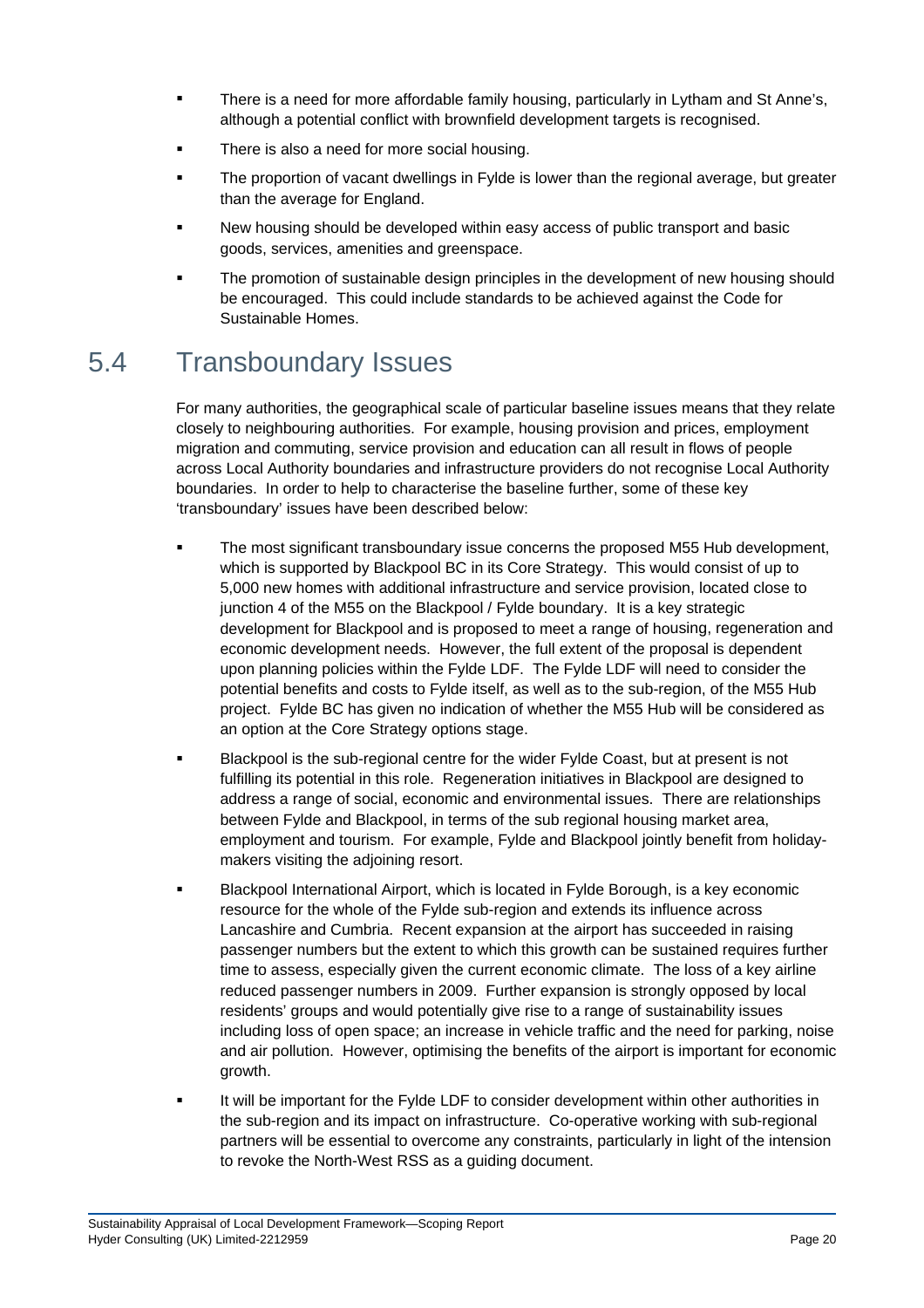- The Bourne Hill employment site development at Thornton-Cleveleys in Wyre is a major project serving the Fylde sub-region. This is likely to have employment implications for Blackpool and Fylde.
- **EXECT SITES 19 IS SET ALLOCATE IS SET A** HGV traffic accessing the port of Fleetwood and employment sites in Blackpool is considered to be an issue in rural areas of Wyre and Fylde.
- **•** Waste disposal is an issue for the whole of the Fylde area with Wyre and Fylde containing the main landfill sites serving a wide catchment including Blackpool, South Ribble and Preston.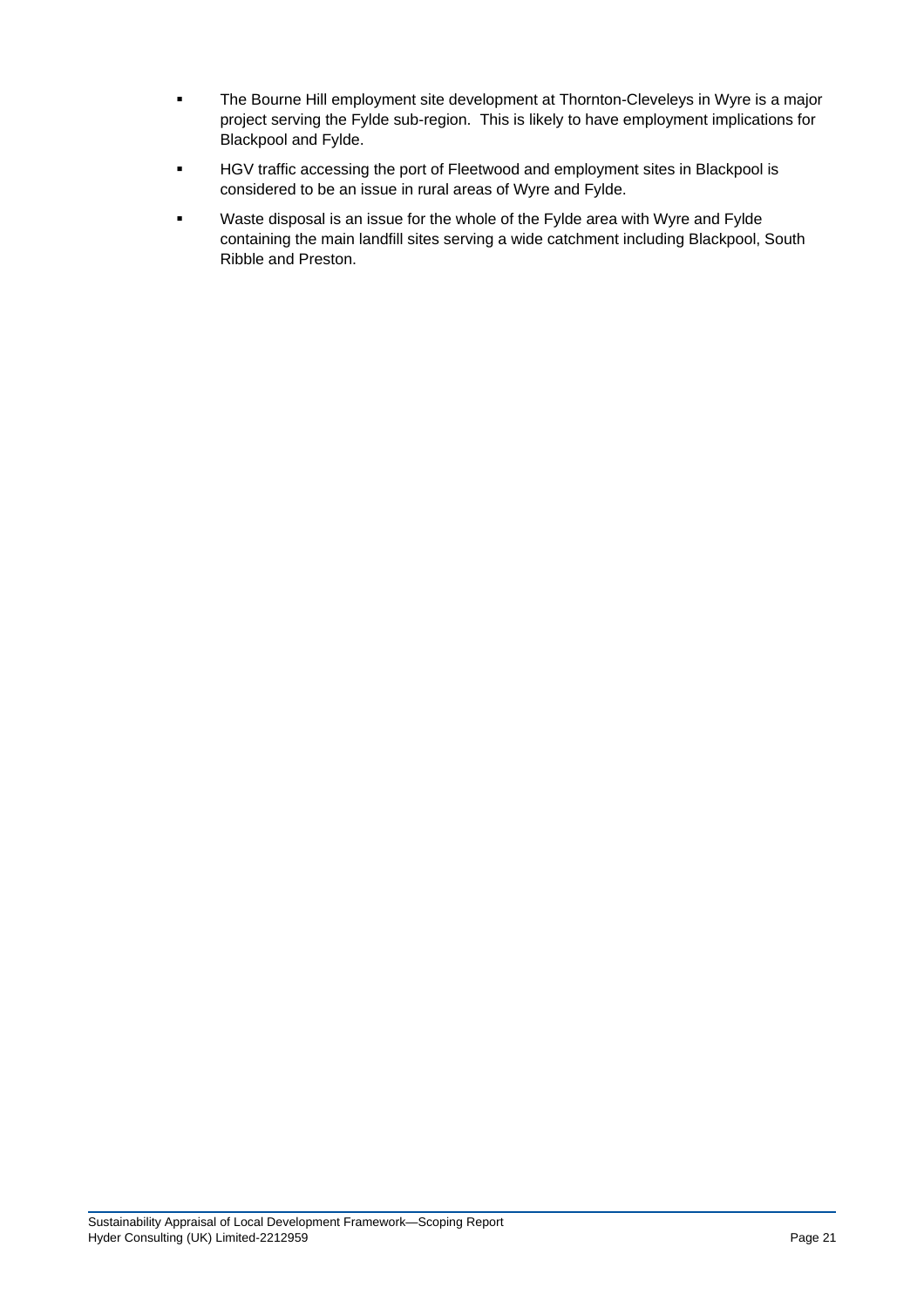# 6 The SA Framework

### 6.1 **Introduction**

The SA Framework underpins the assessment methodology and comprises a series of Sustainability Objectives (covering social, economic and environmental issues) that are used to test the performance of the plan being assessed. Whilst the SEA Directive does not require the use of Sustainability Objectives, they are a recognised tool for undertaking the assessment and are aspirations/goals that an authority/organisation should work towards achieving.

The Sustainability Objectives are separate from the DPD Objectives, although there may be some overlaps between them. To help measure the performance of the LDF's options and policies against the Sustainability Objectives, a series of indicators were developed, supported by relevant targets where available. Baseline data has been collated to support each of the indicators, as this provides a means of determining current performance across the Borough and gauging the level of intervention needed. The following section provides further details about the development of the SA Framework.

# 6.2 Development of Objectives, Guide Questions, Indicators and Targets

The Sustainability Objectives were developed using the review of other relevant plans, programmes and environmental objectives, the baseline data and the key issues and opportunities, as described in Sections 4 and 5. Additional input was received during the scoping workshop held with council officers in December 2005 and has been included where still relevant.

Each Sustainability Objective is accompanied by a number of guide questions which expand the level of detail and identify particular themes within the overarching objective topic.

Table 6-1 presents the proposed objectives, guide questions, indicators and targets that will be used in the assessment of DPDs and their options. Where possible, the indicators selected link to those used to describe the baseline conditions across the Borough, as an understanding of the existing conditions is needed to inform the assessment. Each of the Sustainability Objectives is supported by a series of sub-objectives to add further clarity and to assist the assessment process.

The targets included in Table 6-1 will need to be reviewed throughout the SA process to take account of changes to the policy framework or baseline conditions. Where possible, existing monitoring arrangements will be used to assess the success of DPDs within the LDF in meeting the Sustainability Objectives. Indicators and targets used in the Fylde AMR are used, but supplemented and updated where necessary with other monitoring indicators deemed appropriate.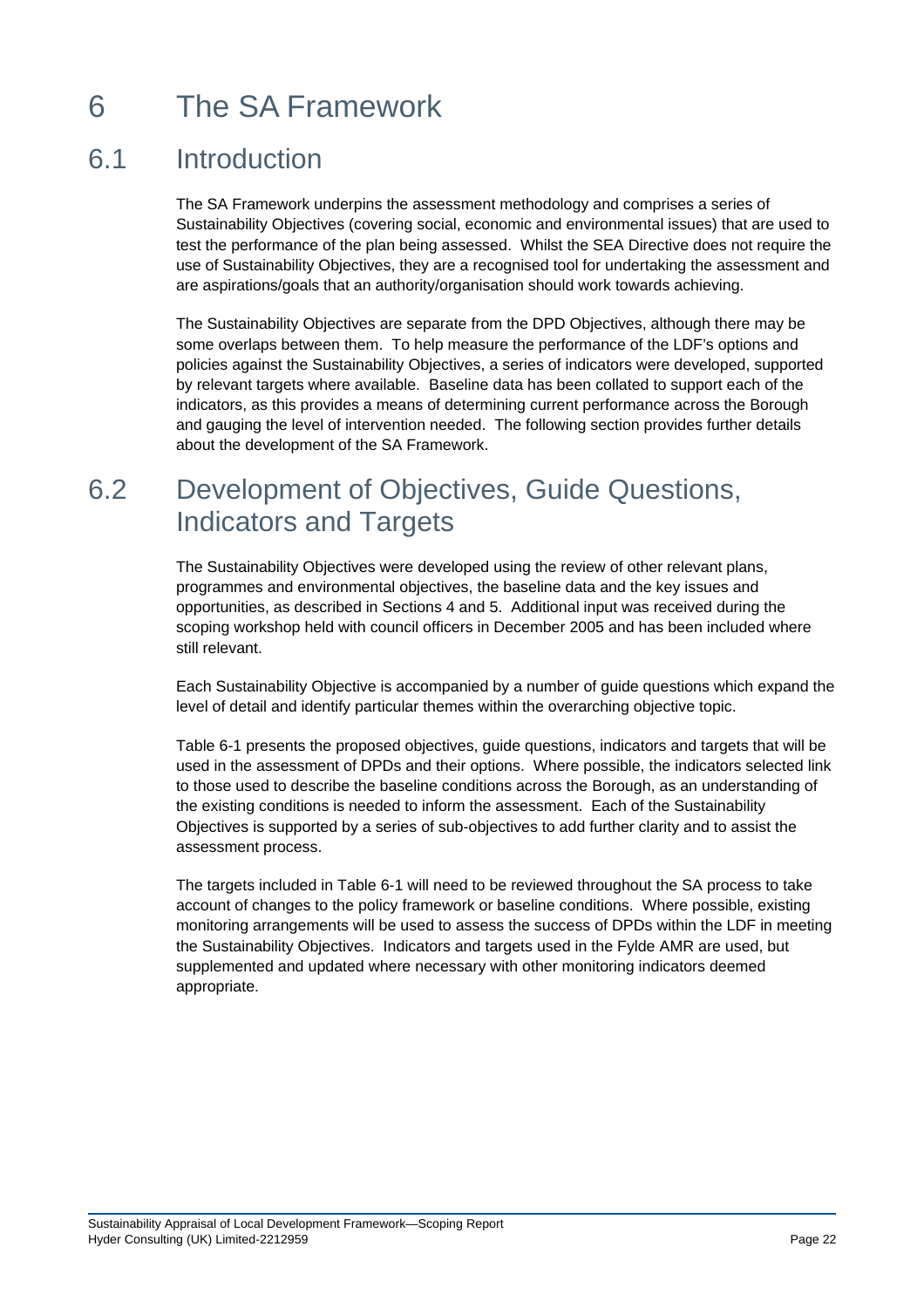## **Table 6-1 Sustainability Objectives, Indicators and Targets**

| <b>Sustainability Objective and Guide</b><br><b>Questions</b> | <b>Indicators</b>                                                                                                                                                                                        | <b>Targets (time constrained where indicated)</b>                                                  | <b>Source</b>           |  |
|---------------------------------------------------------------|----------------------------------------------------------------------------------------------------------------------------------------------------------------------------------------------------------|----------------------------------------------------------------------------------------------------|-------------------------|--|
| 1. Reduce crime, disorder and fear of crime                   |                                                                                                                                                                                                          |                                                                                                    |                         |  |
| Reduce levels of crime                                        | Crime levels per 1,000 population                                                                                                                                                                        | Reduce incidence of all crime on 2008 levels by 2013                                               | <b>Community Safety</b> |  |
| Reduce the fear of crime                                      | Percentage of males/females feeling 'fairly' or 'very'                                                                                                                                                   | Achieve 70% of residents feeling safe when out at night                                            | Plan                    |  |
| Reduce levels of anti-social behaviour                        | unsafe' about after dark                                                                                                                                                                                 | by 2013                                                                                            | Corporate Plan          |  |
| Reduce alcohol and drug misuse                                | Reports of juvenile nuisance                                                                                                                                                                             | Reduce the perception of anti social behaviour as a                                                |                         |  |
| Encourage security by design                                  | Number and distribution of wards with LSOAs in the<br>bottom 30% nationally for crime deprivation<br>Alcohol seizures from underage youths in public places<br>Number of people accessing drug treatment | problem to below 11.3% by 2013                                                                     |                         |  |
|                                                               |                                                                                                                                                                                                          | No specific targets developed for reducing fear of crime,                                          |                         |  |
|                                                               |                                                                                                                                                                                                          | although overall target should be to reduce fear of crime.                                         |                         |  |
|                                                               |                                                                                                                                                                                                          | Reduced complaints of juvenile nuisance and associated<br>antisocial behaviour and low level crime |                         |  |
|                                                               |                                                                                                                                                                                                          | Contribute to national targets for a reduction in the                                              |                         |  |
|                                                               |                                                                                                                                                                                                          | number of people killed or seriously injured in road<br>accidents                                  |                         |  |
|                                                               |                                                                                                                                                                                                          | A reduction of 10% in criminal damage, from the baseline<br>set in 2003/04                         |                         |  |

## **2. Improve levels of educational attainment and encourage lifelong learning**

| Increase levels of participation and<br>attainment in education for all members of | Location and number of educational establishments<br>Percentage of 15 year old pupils in local authority | To improve GCSE level performance above current<br>levels                                                                                   | <b>Regional Economic</b><br>Strategy |
|------------------------------------------------------------------------------------|----------------------------------------------------------------------------------------------------------|---------------------------------------------------------------------------------------------------------------------------------------------|--------------------------------------|
| society.<br>Improve the provision of education and                                 | equivalent                                                                                               | schools achieving 5 or more GCSEs at Grades A* - C or Increase working age people qualified to NVQ level 4 to Corporate Plan<br>32% by 2013 |                                      |
| training facilities.                                                               | Number and distribution of wards with LSOAs in the                                                       |                                                                                                                                             |                                      |
| Improve access to and involvement in<br>lifelong learning opportunities.           | bottom 30% nationally for education, skills and training<br>deprivation                                  |                                                                                                                                             |                                      |
|                                                                                    | Percentage of people aged 16-74 achieving National<br>Vocational Qualification (NVQ) level 4/5           |                                                                                                                                             |                                      |
|                                                                                    | Percentage of people aged 16-74 with no qualifications                                                   |                                                                                                                                             |                                      |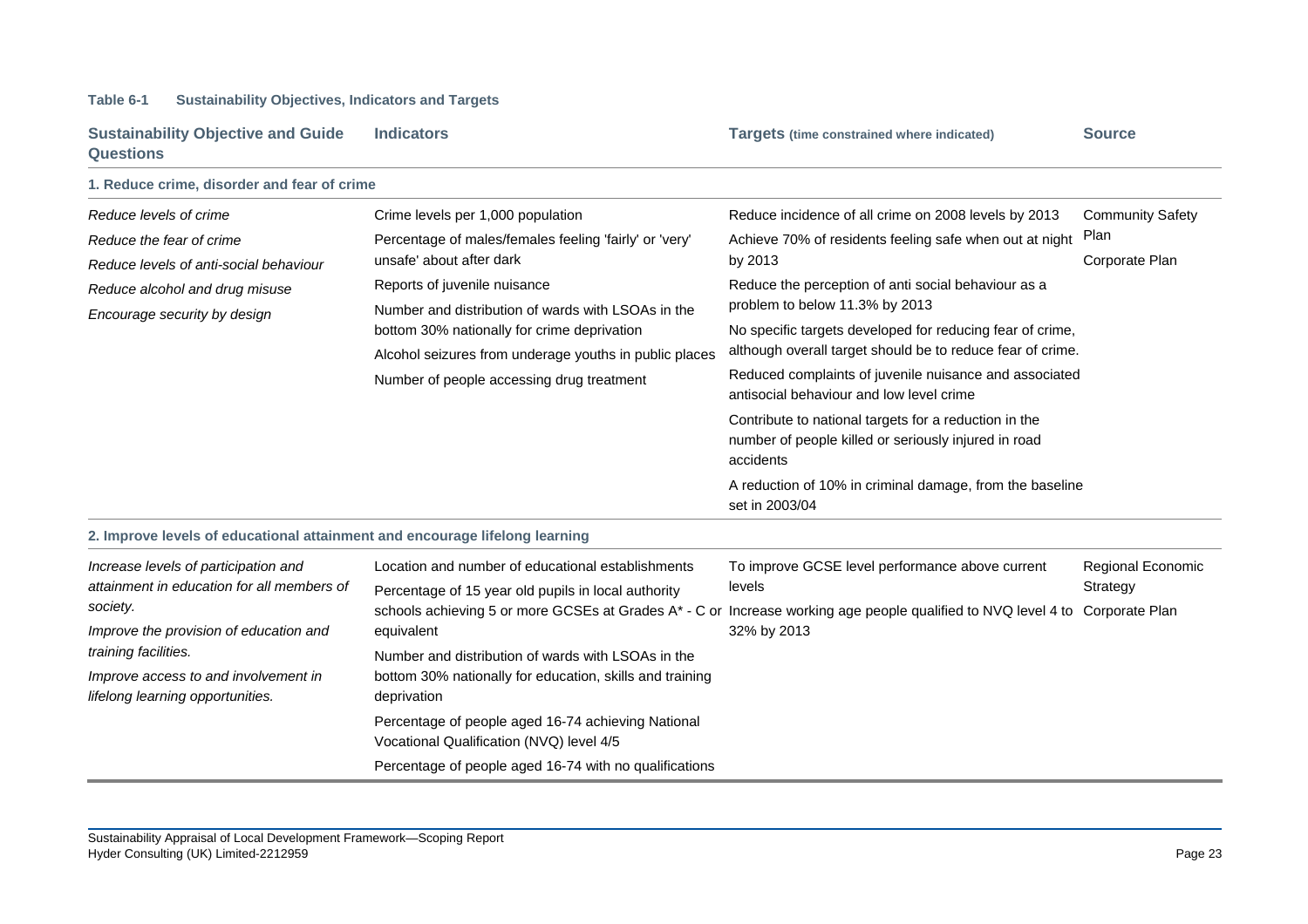| 3. Improve physical and mental health for all and reduce health inequalities                                                                                                             |                                                                                                                                                                                                                                                                                                                                                                                                                                                                                                                                                                                             |                                                                                                                                                                                                                                      |                                                                                                              |
|------------------------------------------------------------------------------------------------------------------------------------------------------------------------------------------|---------------------------------------------------------------------------------------------------------------------------------------------------------------------------------------------------------------------------------------------------------------------------------------------------------------------------------------------------------------------------------------------------------------------------------------------------------------------------------------------------------------------------------------------------------------------------------------------|--------------------------------------------------------------------------------------------------------------------------------------------------------------------------------------------------------------------------------------|--------------------------------------------------------------------------------------------------------------|
| groups in the community<br>Improve access to health and social care<br>services<br>Promote healthy lifestyles<br>Encourage the development of strong and<br>cohesive communities         | Reduce health inequalities amongst different Number and distribution of wards with LSOAs in the<br>bottom 30% nationally for health deprivation and<br>disability<br>Percentage of people who consider themselves to be in year by 1%<br>good health<br>Percentage of working-age population with a long-term<br>limiting illness<br>Life expectancy at birth<br>Standardised mortality ratios<br>% of patients able to be offered a routine appointment to<br>see a general Practitioner (GP) within 2 working days<br>Percentage of people participating in regular sports or<br>exercise | Reduce number of wards with LSOAs in bottom 30% for Audit Commission<br>health and disability deprivation<br>To increase resident population with good health year on Sport and Physical<br>To increase life expectancy year on year | North West Plan for<br>Activity<br>Corporate Plan                                                            |
|                                                                                                                                                                                          | Conceptions per 1,000 women aged $15 - 17$                                                                                                                                                                                                                                                                                                                                                                                                                                                                                                                                                  |                                                                                                                                                                                                                                      |                                                                                                              |
| 4. Ensure that housing provision meets all needs                                                                                                                                         |                                                                                                                                                                                                                                                                                                                                                                                                                                                                                                                                                                                             |                                                                                                                                                                                                                                      |                                                                                                              |
| Ensure that there is sufficient housing to<br>meet identified needs in all areas<br>Ensure that housing meets acceptable<br>standards<br>Increase the availability of affordable housing | Dwelling stock by type and tenure<br>Average house prices<br>Affordability ratio<br>Affordable housing completions<br>Percentage of unfit dwellings<br>Percentage of vacant dwellings<br>Number and location of wards with LSOAs in the bottom<br>30% nationally for Living Environment Deprivation<br>Number of households presented as homeless                                                                                                                                                                                                                                           | Maintain a 5-year supply of land for housing<br>development<br>Deliver 667 new housing units per annum<br>Provide more than 175 affordable dwellings by 2013<br>Decrease the number of unfit dwellings                               | <b>Fylde Housing Needs</b><br>and Demand Study<br>Fylde Annual<br><b>Monitoring Report</b><br>Corporate Plan |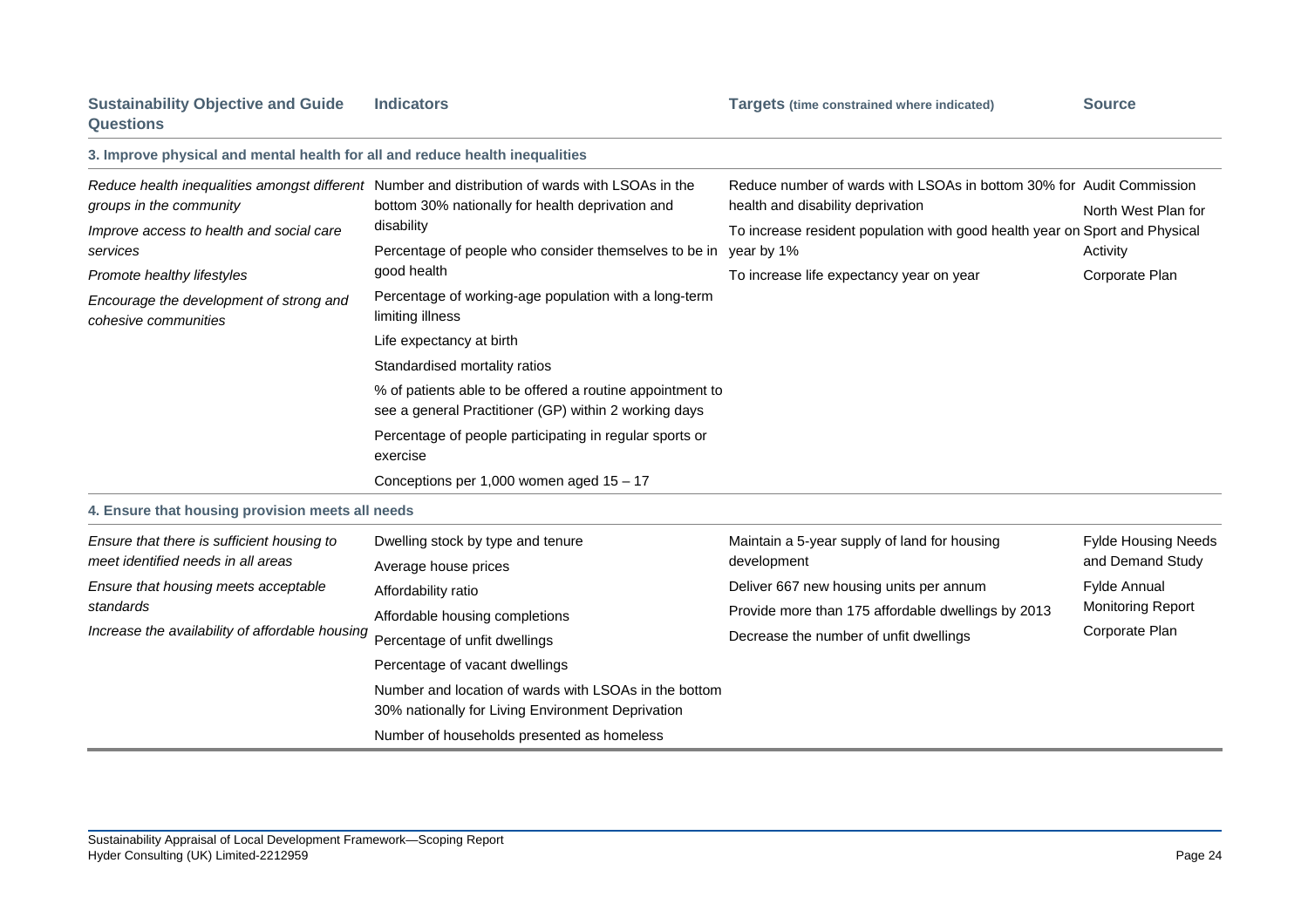## **Sustainability Objective and Guide Questions**

**Indicators Targets (time constrained where indicated) Source** 

| 5. Protect and enhance community spirit and cohesion                                                                                                                                             |                                                                                                                                                                                                                                                                                                                         |                                                                                                                                                                                       |                                |
|--------------------------------------------------------------------------------------------------------------------------------------------------------------------------------------------------|-------------------------------------------------------------------------------------------------------------------------------------------------------------------------------------------------------------------------------------------------------------------------------------------------------------------------|---------------------------------------------------------------------------------------------------------------------------------------------------------------------------------------|--------------------------------|
| Develop opportunities for community<br>involvement                                                                                                                                               | Percentage of residents who think that for their local<br>area, over the past three years, that community<br>activities have got better or stayed the same.                                                                                                                                                             | There are no particular targets for this Objective. It may<br>be appropriate to set a target for the satisfaction of local<br>people and stakeholders with their ability to influence |                                |
| Improve relations between all social groups                                                                                                                                                      |                                                                                                                                                                                                                                                                                                                         | decision-making.                                                                                                                                                                      |                                |
| 6. Improve sustainable access to basic goods, services and amenities for all groups                                                                                                              |                                                                                                                                                                                                                                                                                                                         |                                                                                                                                                                                       |                                |
| Ensure that public transport services meet                                                                                                                                                       | Journey to work by mode                                                                                                                                                                                                                                                                                                 | Increasing the percentage of areas in Lancashire that                                                                                                                                 | Ambition Lancashire            |
| people's needs                                                                                                                                                                                   | Public transport usage                                                                                                                                                                                                                                                                                                  | are within 15 to 30 minutes by public transport of at least                                                                                                                           | Open Space, Sport              |
| Ensure that highways infrastructure meets<br>people's needs (including walking and<br>cycling routes)                                                                                            | % of the population that are within 20 minutes travel<br>time (urban - walking; rural - driving) of a range of 3<br>different sports facility types, at least one of which has                                                                                                                                          | four key services<br>Increased use of leisure and cultural facilities.<br>An increase in capacity/quality and availability of pitch                                                   | and Recreation<br>Study        |
| Promote the use of sustainable travel modes<br>and reduce dependence on the private car<br>Improve access to cultural and recreational<br>facilities<br>Maintain and improve access to essential | achieved a quality mark.<br>Proportion of rural households at set distances from key<br>services<br>Proportion of rural households with access to regular                                                                                                                                                               | provision to meet an additional 0.74 hectares per 1,000<br>population                                                                                                                 |                                |
|                                                                                                                                                                                                  | rural bus service<br>services and facilities, including in rural areas % of residents satisfied with cultural facilities (e.g.                                                                                                                                                                                          |                                                                                                                                                                                       |                                |
| Improve access to open space                                                                                                                                                                     | cinemas, museums) and sport / leisure facilities                                                                                                                                                                                                                                                                        |                                                                                                                                                                                       |                                |
| Improve access to good quality rights of way<br>network                                                                                                                                          | Percentage of population within 1km of key services<br>Percentage of new dwellings built within 400m of a bus<br>stop or 800m of a railway station<br>Number and distribution of wards with LSOAs in the<br>bottom 30% nationally for barriers to housing and<br>services deprivation<br>Length of Public Rights of Way |                                                                                                                                                                                       |                                |
| 7. Encourage sustainable economic growth and business development                                                                                                                                |                                                                                                                                                                                                                                                                                                                         |                                                                                                                                                                                       |                                |
| Diversify the employment opportunities<br>Increase employment opportunities                                                                                                                      | Location of key industries and major employers<br>Economic activity rate                                                                                                                                                                                                                                                | Increase in GVA<br>Increase new business registrations by 1.8% on 2008                                                                                                                | Northern Way<br>Corporate Plan |

Hyder Consulting (UK) Limited-2212959 Page 25 Sustainability Appraisal of Local Development Framework—Scoping Report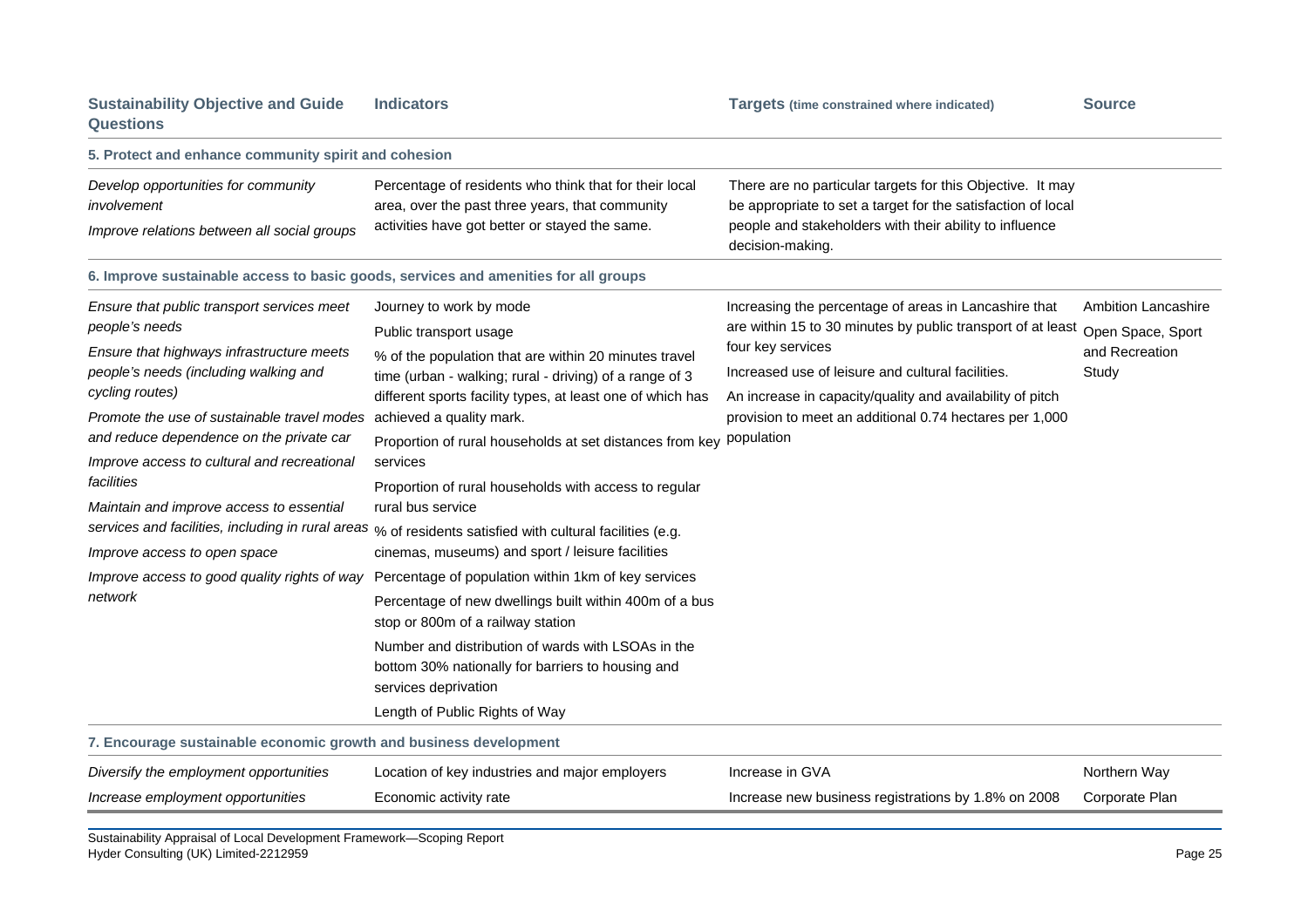| <b>Sustainability Objective and Guide</b><br><b>Questions</b>                                                    | <b>Indicators</b>                                                                                                     | <b>Targets (time constrained where indicated)</b>                                                       | <b>Source</b>                               |
|------------------------------------------------------------------------------------------------------------------|-----------------------------------------------------------------------------------------------------------------------|---------------------------------------------------------------------------------------------------------|---------------------------------------------|
| Encourage economic growth                                                                                        | Employment by sector and broad socio-economic group levels by 2013                                                    |                                                                                                         |                                             |
| Encourage new business formation                                                                                 | Availability of employment land<br>Achieve 95% satisfaction with Fylde as a place to visit by                         |                                                                                                         |                                             |
| Improve access to employment land<br>Encourage sustainable tourism<br>Encourage sustainable farm diversification | % of residents who think that for their local area over the<br>past three years that job prospects have got better or | 2013                                                                                                    |                                             |
|                                                                                                                  |                                                                                                                       |                                                                                                         |                                             |
|                                                                                                                  | stayed the same                                                                                                       |                                                                                                         |                                             |
|                                                                                                                  | Number of Value-Added Tax (VAT) registrations                                                                         |                                                                                                         |                                             |
|                                                                                                                  | Gross Value Added (GVA) per capita for key sectors                                                                    |                                                                                                         |                                             |
|                                                                                                                  | Visitor numbers and tourist revenue data                                                                              |                                                                                                         |                                             |
|                                                                                                                  | Number of farm businesses assisted through<br>diversification support                                                 |                                                                                                         |                                             |
|                                                                                                                  | Number of organic farms registered                                                                                    |                                                                                                         |                                             |
| 8. Promote economic inclusion                                                                                    |                                                                                                                       |                                                                                                         |                                             |
| Reduce levels of unemployment in areas<br>most at need                                                           | Percentage of working age population claiming job-<br>seekers' allowance                                              | Reduce the 2008 level of working age people claiming<br>out of work benefits to 8.5% by 2013            | Corporate Plan                              |
| Improve accessibility to employment<br>opportunities for those most at need                                      | Economic activity rate                                                                                                |                                                                                                         |                                             |
|                                                                                                                  | Number of wards with LSOAs in bottom 30% nationally<br>for income deprivation                                         |                                                                                                         |                                             |
|                                                                                                                  | Number of wards with LSOAs in bottom 30% nationally<br>for employment deprivation                                     |                                                                                                         |                                             |
| 9. Deliver urban renaissance                                                                                     |                                                                                                                       |                                                                                                         |                                             |
| Improve the vitality and vibrancy of town<br>centres                                                             | Peak Zone A rental data £/m2 (Zone A rental is a<br>measure of town centre vitality and viability)                    | Quality of place ambitions to be set within the LDF<br>Reduce proportion of unclean streets to <6% when | <b>World Class Places</b><br>Corporate Plan |
| Improve access within urban areas by<br>sustainable means                                                        | Contextual indicators                                                                                                 | sampled by 2013                                                                                         | Fylde Coast Retail                          |
|                                                                                                                  | Results of townscape assessments                                                                                      | Achieve >75% satisfaction with shopping facilities                                                      | Study                                       |
| Promote adjacency of employment,<br>recreation and residential areas in urban<br>areas                           | Number, location, size and character of Conservation<br>Areas.                                                        | Improvement required to retail offer within St. Anne's                                                  |                                             |
| Support the preservation and / or                                                                                |                                                                                                                       |                                                                                                         |                                             |

Hyder Consulting (UK) Limited-2212959 Page 26 Sustainability Appraisal of Local Development Framework—Scoping Report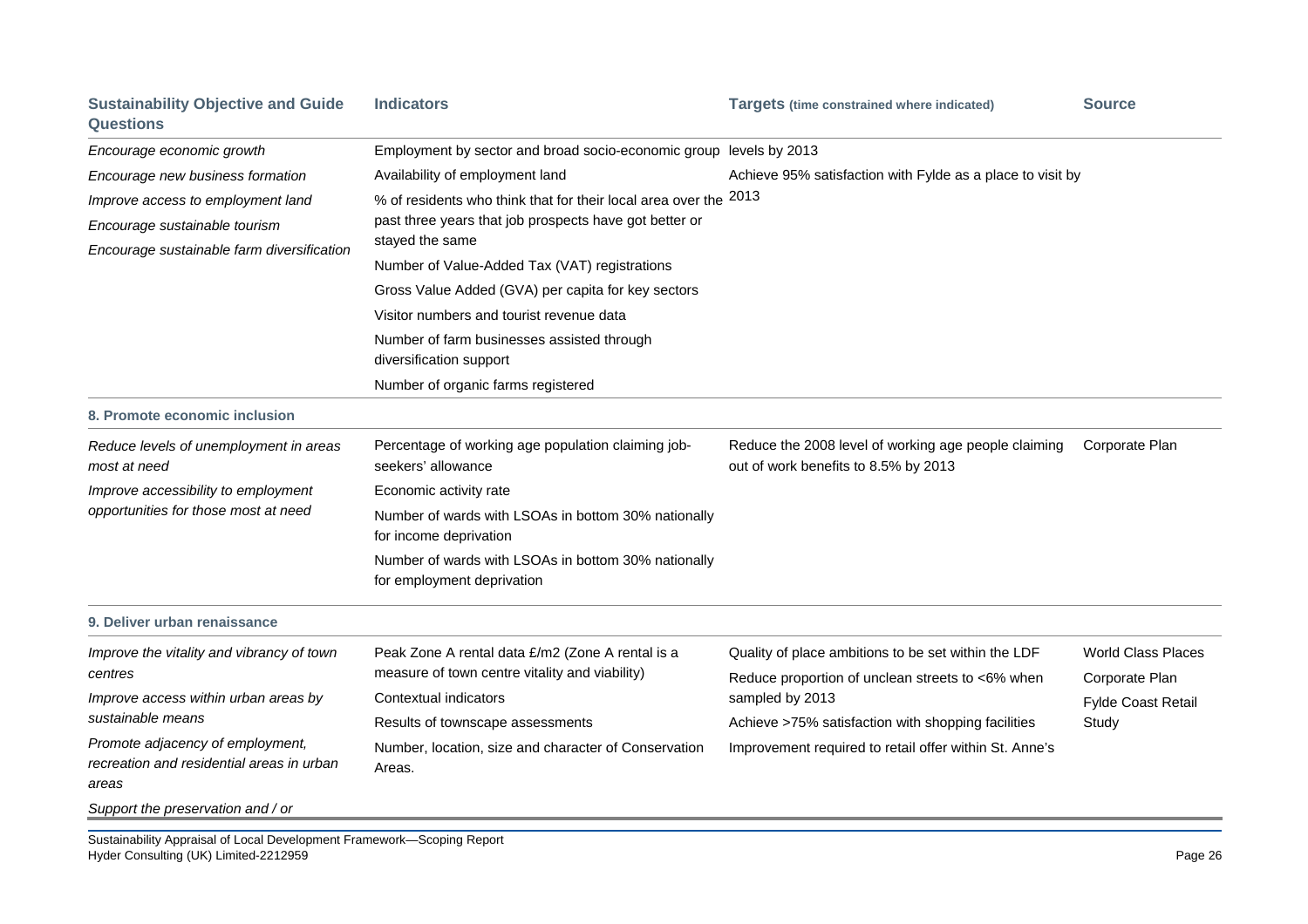## **Sustainability Objective and Guide Questions**

| development of a high quality built<br>environment                                                                                                                                                                                                                                                              |                                                                                                                                                                                                                                                                                                                                                  |                                                                                                                                                                                                                                                                                                                                                                        |                                                                                                                                                                                                                 |
|-----------------------------------------------------------------------------------------------------------------------------------------------------------------------------------------------------------------------------------------------------------------------------------------------------------------|--------------------------------------------------------------------------------------------------------------------------------------------------------------------------------------------------------------------------------------------------------------------------------------------------------------------------------------------------|------------------------------------------------------------------------------------------------------------------------------------------------------------------------------------------------------------------------------------------------------------------------------------------------------------------------------------------------------------------------|-----------------------------------------------------------------------------------------------------------------------------------------------------------------------------------------------------------------|
| Protect and enhance townscape character<br>and quality                                                                                                                                                                                                                                                          |                                                                                                                                                                                                                                                                                                                                                  |                                                                                                                                                                                                                                                                                                                                                                        |                                                                                                                                                                                                                 |
| Promote the development of multi-functional<br>green infrastructure in urban areas                                                                                                                                                                                                                              |                                                                                                                                                                                                                                                                                                                                                  |                                                                                                                                                                                                                                                                                                                                                                        |                                                                                                                                                                                                                 |
| Enhance the reputation of urban areas as<br>places to live, work and visit                                                                                                                                                                                                                                      |                                                                                                                                                                                                                                                                                                                                                  |                                                                                                                                                                                                                                                                                                                                                                        |                                                                                                                                                                                                                 |
| 10. Protect and enhance biodiversity and geodiversity                                                                                                                                                                                                                                                           |                                                                                                                                                                                                                                                                                                                                                  |                                                                                                                                                                                                                                                                                                                                                                        |                                                                                                                                                                                                                 |
| Protect and enhance designated sites of<br>nature and geological conservation<br>importance<br>Protect and enhance wildlife especially rare<br>and endangered species<br>Protect and enhance habitats and wildlife<br>corridors<br>Provide opportunities for people to access<br>wildlife and open green spaces | Number of designated sites and area.<br>Condition of Sites of Special Scientific Interest (SSSIs)<br>Number of designated sites in land management<br>schemes<br>All BAP species<br>All BAP habitats<br>Broad-leaved and mixed woodland<br>Area and connectivity of wildlife corridors<br>Access to green space<br>Number of 'Green Flag' awards | Achievement of favourable conservation status for all<br>European-designated sites<br>Fylde BC-managed SSSIs to be in 'Favourable' or<br>'Unfavourable - recovering' status<br>Reverse decline in farmland birds<br>Meet Accessible Natural Greenspace Standards<br>No net loss of designated sites<br>Contribute positively towards the achievement of BAP<br>targets | <b>EU Habitats and Wild</b><br><b>Birds Directives</b><br><b>Biodiversity Duty</b><br><b>Biodiversity Strategy</b><br>for England<br>Natural England<br>Lancashire<br>Environment<br>Strategy<br>Lancashire BAP |
|                                                                                                                                                                                                                                                                                                                 |                                                                                                                                                                                                                                                                                                                                                  |                                                                                                                                                                                                                                                                                                                                                                        | Keep Britain Tidy                                                                                                                                                                                               |

**11. Protect and enhance landscape and townscape character and quality, and protect tranquillity**

| Protect and enhance character and quality<br>Minimise noise pollution | Contextual information based upon landscape and<br>townscape character assessments | Increase the area of woodland by 10% by 2010 | Lancashire<br>Environment |
|-----------------------------------------------------------------------|------------------------------------------------------------------------------------|----------------------------------------------|---------------------------|
| Minimise light pollution                                              |                                                                                    |                                              | Strategy                  |
| Promote sensitive design in development                               |                                                                                    |                                              |                           |
|                                                                       |                                                                                    |                                              |                           |

**12. Protect and enhance the cultural heritage resource**

|                                                  | Protect and enhance historic buildings and Number, distribution and quality of Scheduled Ancient No net loss of heritage assets, networks or settings by Ambition Lancashire |  |
|--------------------------------------------------|------------------------------------------------------------------------------------------------------------------------------------------------------------------------------|--|
| Monuments (SAMs), Listed buildings, Conservation |                                                                                                                                                                              |  |

Hyder Consulting (UK) Limited-2212959 Page 27 Sustainability Appraisal of Local Development Framework—Scoping Report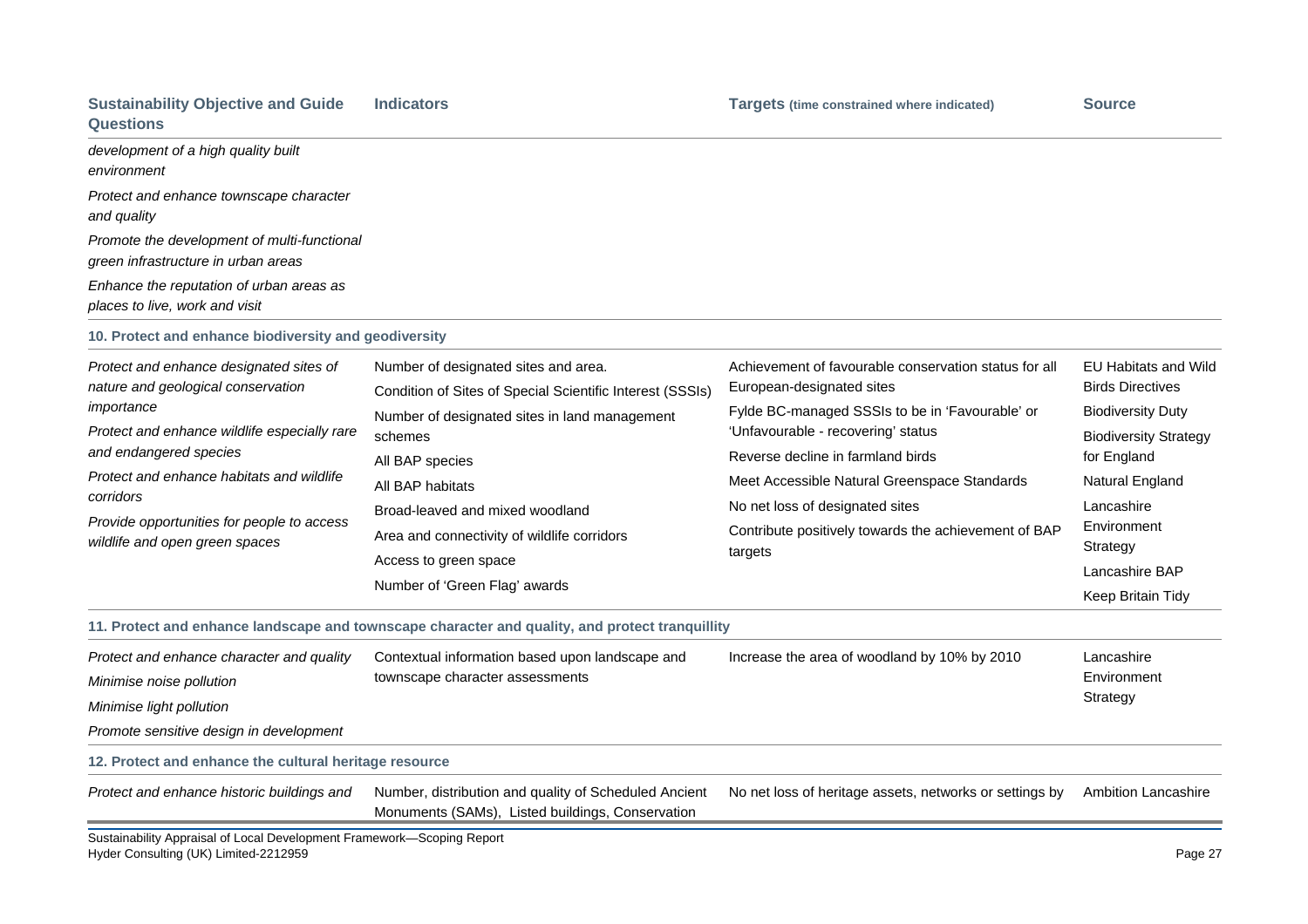| <b>Sustainability Objective and Guide</b><br><b>Questions</b>                                           | <b>Indicators</b>                                                                                                                               | <b>Targets (time constrained where indicated)</b>                                                                                                              | <b>Source</b>                                  |
|---------------------------------------------------------------------------------------------------------|-------------------------------------------------------------------------------------------------------------------------------------------------|----------------------------------------------------------------------------------------------------------------------------------------------------------------|------------------------------------------------|
| archaeological sites                                                                                    | Areas and Registered Parks and Gardens                                                                                                          | 2016                                                                                                                                                           | Lancashire                                     |
| Protect and enhance historic<br>landscape/townscape value                                               | Percentage of Listed buildings on English Heritage 'at<br>risk' register                                                                        | No Grade I or II* buildings to be lost                                                                                                                         | Environment<br>Strategy                        |
|                                                                                                         | Historic landscape characterisation                                                                                                             |                                                                                                                                                                |                                                |
|                                                                                                         | Contextual information based on landscape and<br>townscape assessments                                                                          |                                                                                                                                                                |                                                |
|                                                                                                         | 13. Protect and enhance the quality of water features and resources, and reduce the risk of flooding                                            |                                                                                                                                                                |                                                |
| Encourage sustainable use of water<br>resources                                                         | and groundwater bodies                                                                                                                          | Chemical and ecological quality of the Borough's rivers Achievement of Good Current Ecological and Chemical EU Water<br>Quality for all surface waters by 2015 | <b>Framework Directive</b>                     |
| Protect and enhance ground and surface<br>water quality                                                 | Compliance with Bathing Water Directive<br>Areas at risk of flooding                                                                            | Achievement of Good Quantitative and Chemical status  Water Strategy for<br>of all groundwaters by 2015                                                        | England                                        |
| Protect and enhance coastal water quality<br>Reduce and manage flooding                                 | Number of planning applications permitted contrary to<br>EA advice on flooding                                                                  | Water consumption to reduce to 130l per person per day EU Bathing Water<br>by 2030                                                                             | <b>Directive</b>                               |
| Encourage the inclusion of flood mitigation<br>measures, such as Sustainable Drainage<br>Systems (SuDS) |                                                                                                                                                 | To achieve compliance with Bathing Directive Guideline<br>Standard at all monitoring points                                                                    |                                                |
| 14. Limit and adapt to the impacts of climate change                                                    |                                                                                                                                                 |                                                                                                                                                                |                                                |
| Reduce greenhouse gas emissions                                                                         | Total $CO2$ emissions per year                                                                                                                  | Promotion of domestic energy efficiency and micro-<br>generation                                                                                               | <b>UK Low Carbon</b><br><b>Transition Plan</b> |
| energy efficiency                                                                                       | Reduce the demand for energy and increase Annual average gas and electricity consumption in the<br>domestic and commercial / industrial sectors | No planning applications permitted contrary to EA advice Lancashire<br>on flooding                                                                             | Environment                                    |
| Increase the use of renewable energy<br>Reduce $CO2$ emissions from the transport<br>sector             | Percentage of energy from renewable sources<br>Number and location of applications for renewable<br>energy developments                         | Reduce per capita CO <sub>2</sub> emissions to below 2005<br>baseline by 2013                                                                                  | Strategy<br>Corporate Plan                     |
|                                                                                                         | Journey to work by mode<br>Public transport usage                                                                                               | Cut domestic CO <sub>2</sub> levels by 20% below 1990 levels by<br>2010                                                                                        |                                                |
|                                                                                                         |                                                                                                                                                 | A 10% improvement in energy efficiency in the business<br>sector by 2010 based on 2000 levels                                                                  |                                                |
|                                                                                                         |                                                                                                                                                 | 10% of Lancashire's energy use to come from renewable<br>energy sources by 2010                                                                                |                                                |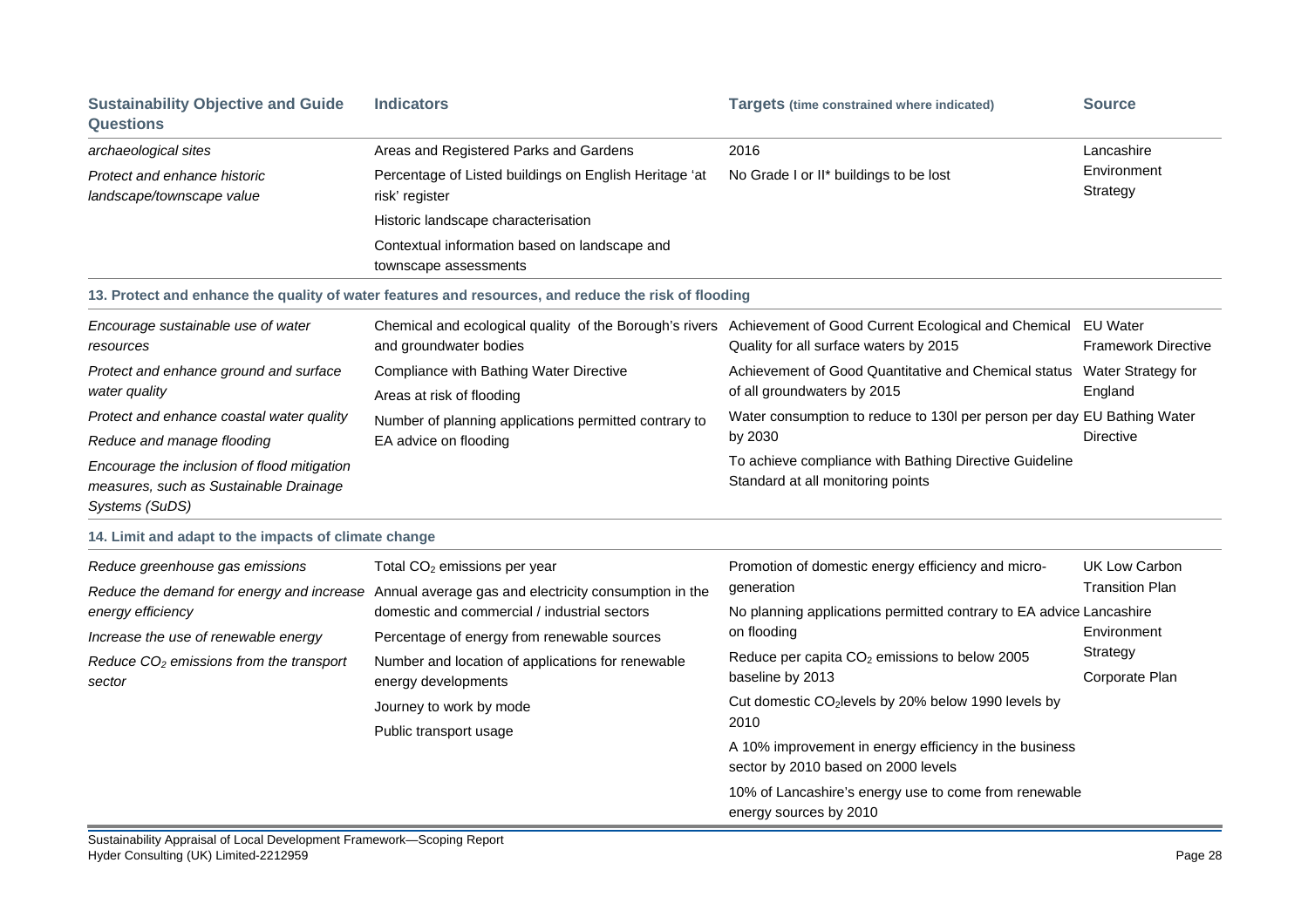|                  | <b>Sustainability Objective and Guide</b> | <b>Indicators</b> |
|------------------|-------------------------------------------|-------------------|
| <b>Questions</b> |                                           |                   |

| 15. Protect and improve air quality                           |                                                       |                                                                           |                             |
|---------------------------------------------------------------|-------------------------------------------------------|---------------------------------------------------------------------------|-----------------------------|
| Protect and improve local air quality                         | Number of Air Quality Management Areas (AQMAs)        | Achievement of national Air Quality Standards                             | <b>Air Quality Strategy</b> |
|                                                               | Results of local air quality monitoring               | No increase in the number of AQMAs                                        | for England                 |
| 16. Ensure the sustainable use of natural resources           |                                                       |                                                                           |                             |
| Reduce the demand for raw materials                           | Quantity of secondary and recycled materials used in  | 70% of new housing to be developed on brownfield land Ambition Lancashire |                             |
| Promote the use of recycled and secondary                     | construction                                          | (National target of 60% in PPS3)                                          | <b>Regional Waste</b>       |
| materials in construction                                     | Sales of secondary and recycled aggregates and totals | Zero growth in the generation of waste streams                            | Strategy                    |
| Reduce the amount of derelict and vacant                      | of these aggregates as a percentage of all aggregates | Recycle 55% of all commercial and industrial wastes by                    | Lancashire Municipal        |
| land                                                          | Percentage of land stock derelict, vacant and         | 2020                                                                      | <b>Waste Strategy</b>       |
| Ensure that contaminated land will be                         | contaminated                                          | Recycle and compost 56% of all waste by 2015,                             | Lancashire                  |
| guarded against                                               | Percentage of new homes built on brownfield sites     | increasing to 61% by 2020                                                 | <b>Environment Strategy</b> |
| Encourage development of brownfield land<br>where appropriate | Amount of household waste collected per head          | Recover 81% of all waste by 2015 and 88% by 2020                          | Corporate Plan              |
|                                                               | Percentage of household waste recycled and composted  |                                                                           |                             |
| Maintain and enhance soil quality                             | Percentage of household waste landfilled              |                                                                           |                             |
| Increase the proportion of waste recycling and                |                                                       |                                                                           |                             |
| re-use                                                        |                                                       |                                                                           |                             |
| Reduce the production of waste                                |                                                       |                                                                           |                             |
| Reduce the proportion of waste landfilled                     |                                                       |                                                                           |                             |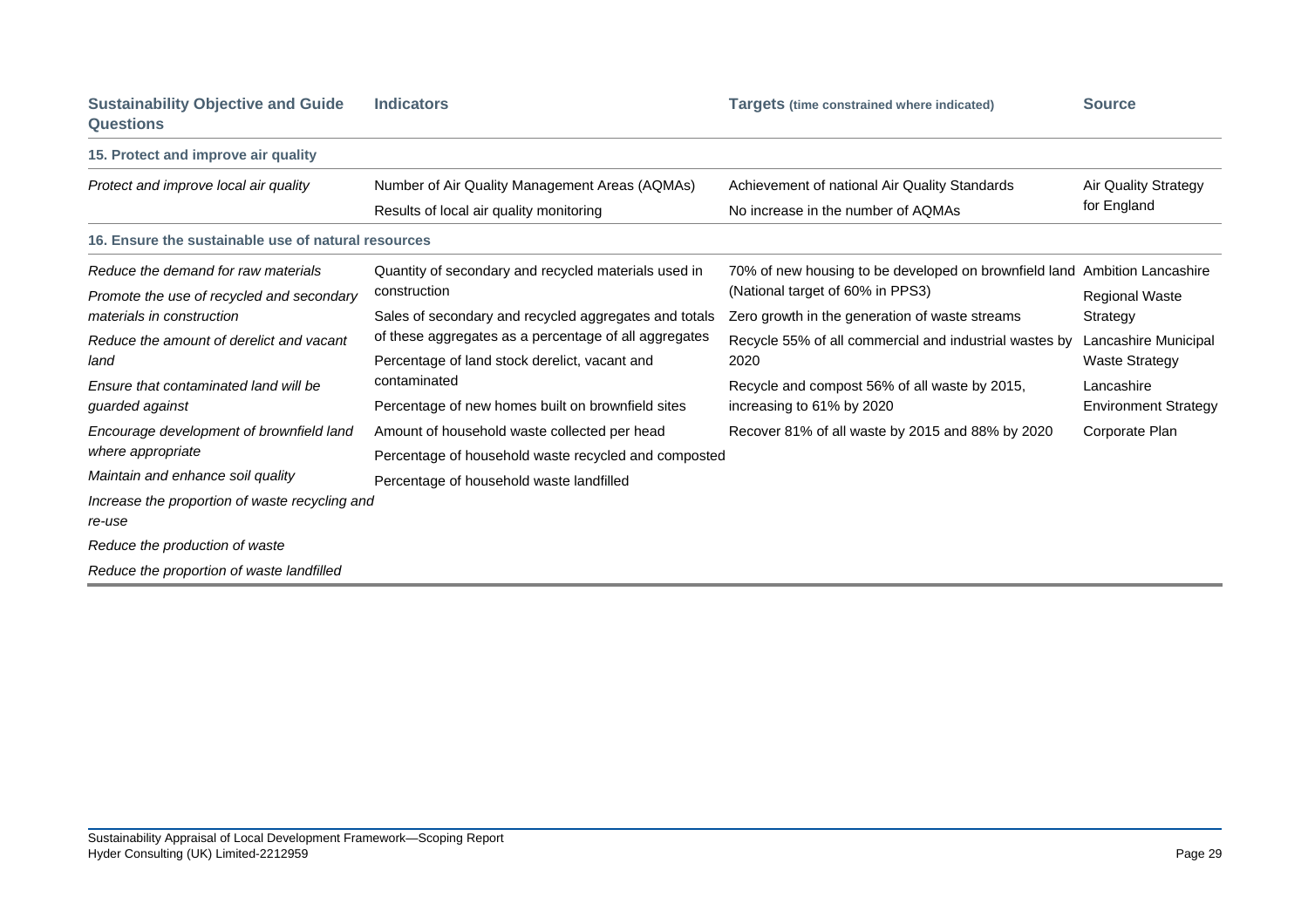# 6.3 Internal Consistency of Objectives

After finalising the Sustainability Objectives, they were tested against each other to identify any potential areas of incompatibility. The results are presented in the compatibility matrix in Appendix C.

Incompatibilities essentially occur from a conflict between the promotion of new development, particularly by Objectives 4 (Housing) and 6 (Economic Development), and those related to protection of the environment (Objectives 9-15). Unsustainable development has the potential to adversely affect aspects of the environment by increasing the intensity of resource and energy consumption, affecting scenic, tranquil, biodiverse or historically-significant sites and creating emissions to air, land and water. Additionally, new construction may inhibit attempts across the Borough to limit carbon emissions from a range of sectors.

Rather, the conflicts arising during the assessment of particular policies within the LDF can be avoided through the design and implementation of mitigation measures. For example, potential conflicts between the need for new housing and impacts on flood risk can be avoided by requiring that high flood risk zones are avoided, that EA advice is sought where appropriate and that SuDS are incorporated into surface water management. Incompatibility between Sustainability Objectives does not require that they are re-written.

## 6.4 The Appraisal Process

### 6.4.1 Assessment of Alternatives

It is a requirement of the SEA Directive that alternatives are assessed and, therefore a series of DPD Options will be assessed using the SA Framework. The purpose of the assessment will be to determine the sustainability strengths and weaknesses of each option such that this information can be used by the plan-makers to inform their decision to select the preferred spatial option for each DPD. It is proposed that a matrix will be used for this assessment that enables the options to be easily compared.

## 6.4.2 Assessment of Development Plan Documents

As options emerge for each DPD, they will be subject to SA. The SA report will go out for consultation as part of the Regulation 25 (Preparation) consultation stage. This will enable consultees to compare the relative sustainability options/policies and to see suggestions for mitigation which have come out of the SA process. If there are any further significant changes following consultation, the SA will be put out again as part of Regulation 25 (Preparation) consultation stage. The final SA will be published as part of the Regulation 27 (Publication) stage.

The intention will be to ensure that the process is iterative with regular feedback occurring between the plan-makers and the SA team as options are developed.

In line with the SEA Directive requirements, the following dimensions will be covered in the assessment. This will enable significant effects to be identified:

- **IMP** 15 Impact whether the impact will be positive, negative or neutral when assessed against the Sustainability Objectives.
- Temporal scale whether the impact will occur in the short-term (within 5 years), the medium term  $(5 - 10 \text{ years})$  or the long-term  $(10 \text{ years} +)$ .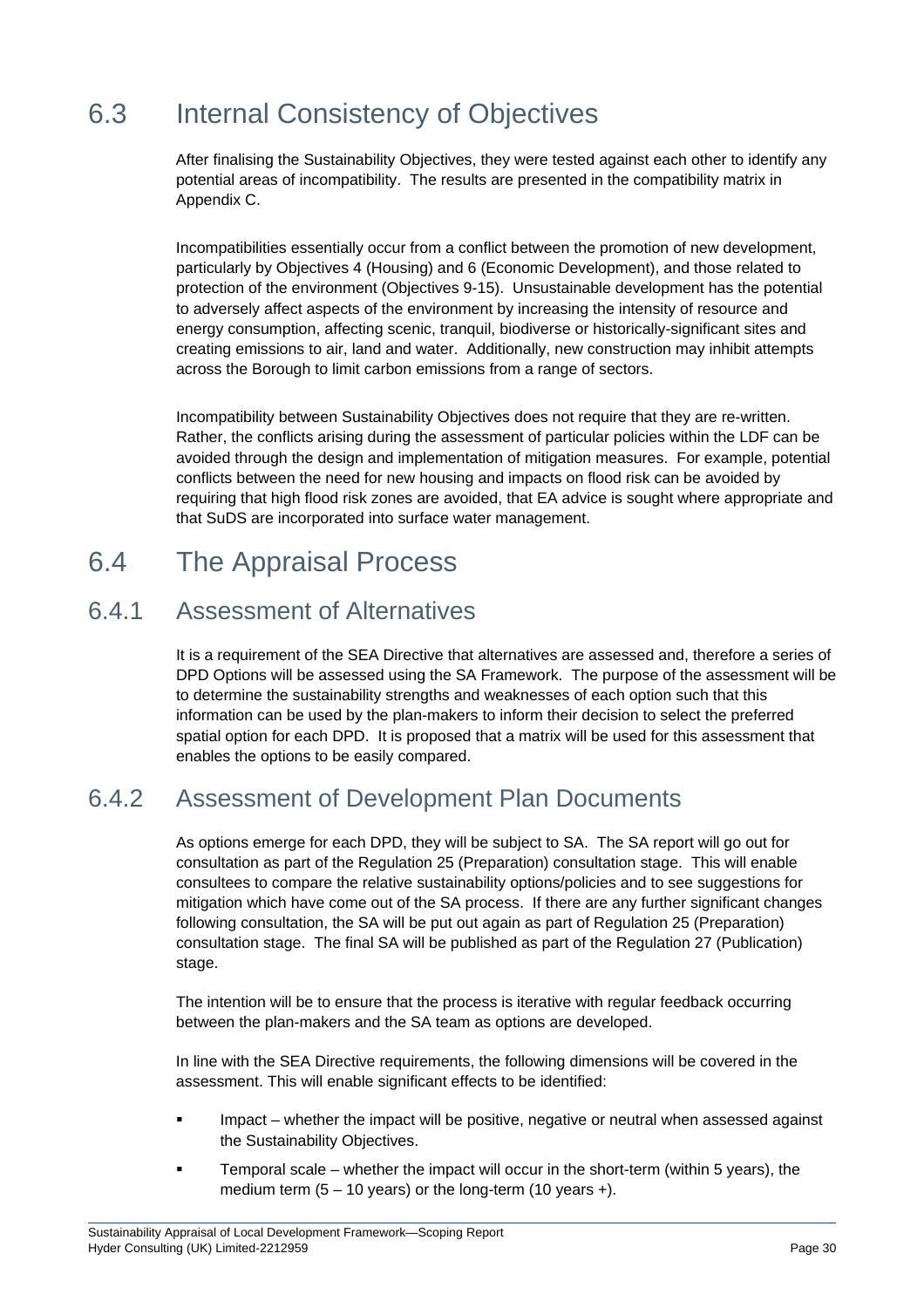- **Spatial scale where the impacts will occur within the Borough. Any transboundary** effects outside of the study area would also be considered.
- Permanency whether effects will be permanent or temporary.
- **E** Level of uncertainty the level of uncertainty in the prediction will be classified as low, medium or high.
- Cumulative and synergistic effects

Where negative impacts are identified, measures will be proposed to offset, avoid or otherwise mitigate for the impact. In addition, measures which may further enhance benefits will also be identified as appropriate.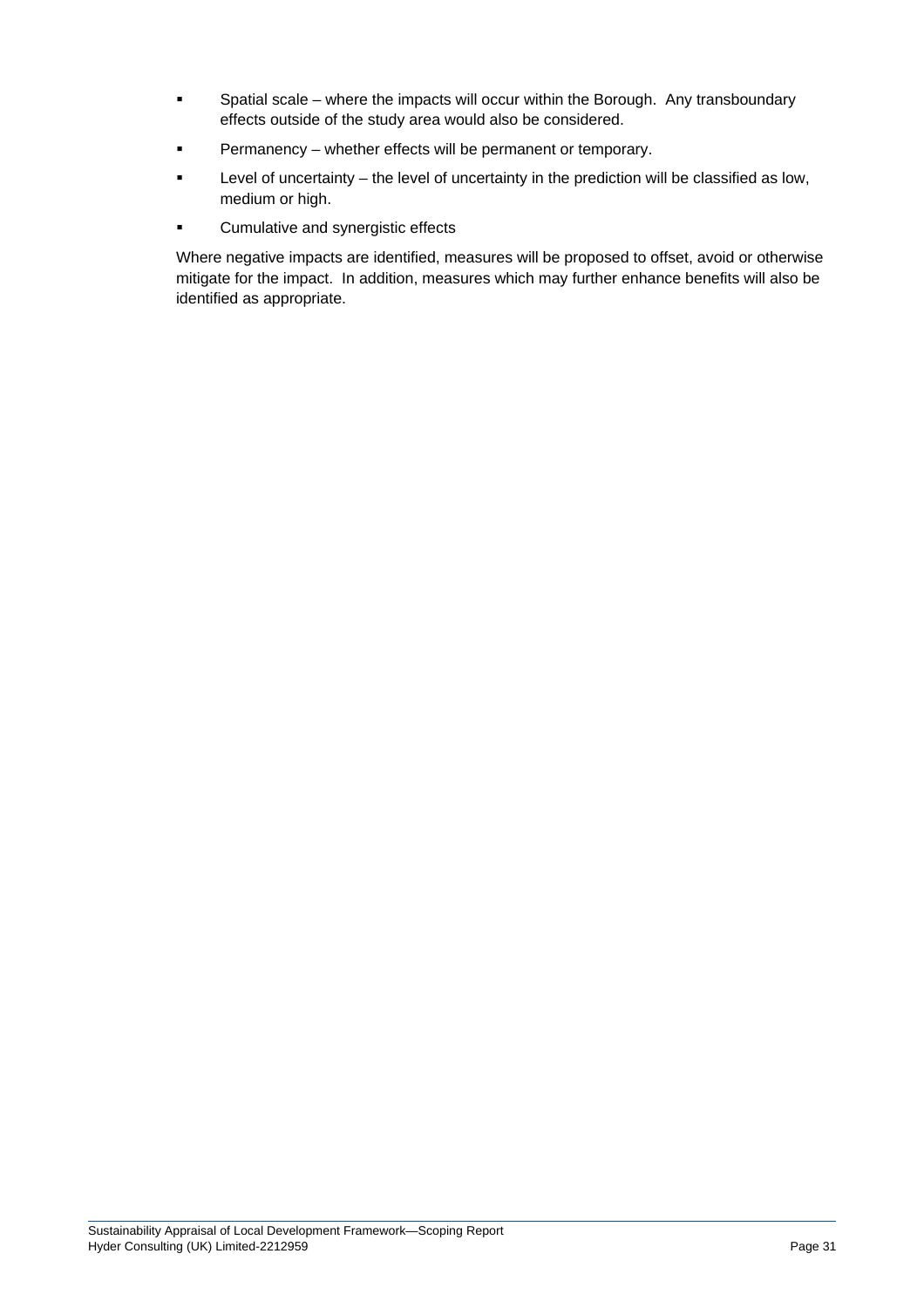# 7 The Content of the SA Report

The SEA Directive<sup>1</sup> and the latest SA guidance from PAS<sup>4</sup> set out the minimum requirements for the content of the SA Report, which should document the entire SA process.

The requirements of the SEA Directive are presented in Box 4.

**Box 4** Requirements of the SEA Directive for contents of the SA Report

- **a** An outline of the contents and main objectives of the plan or programme, and of its relationship with other *relevant plans and programmes.*
- **The relevant aspects of the current state of the environment and likely evolution thereof without <b>read as a vert** *implementation of the plan or programme.*
- *The environmental characteristics of areas likely to be significantly affected.*
- *e* Any existing environmental problems which are relevant to the plan or programme including, in particular, those relating to any areas of a particular environmental importance, such as areas designated pursuant to Council Directive 79/409/EEC on the conservation of wild birds and Habitats Directive.
- **The environmental protection objectives, established at international, Community of Member State level,** which are relevant to the plan or programme and the way those objectives and any environmental *considerations have been taken into account during its preparation.*
- **F-The likely significant effects on the environment, including short, medium and long-term effects, permanent and promanent and promanent** and temporary effects, positive and negative effects, and secondary, cumulative and synergistic effects, on *issues such as – biodiversity, population, human health, fauna, flora, soil, water, air, climatic factors,*  material assets, cultural heritage, including architectural and archaeological heritage, landscape and the *inter-relationship between these issues.*
- *The measures envisaged to prevent, reduce and as fully as possible offset any significant adverse effects on the environment of implementing the plan or programme.*
- *An outline of the reasons for selecting the alternatives dealt with, and a description of how the assessment* was undertaken including any difficulties encountered in compiling the required information.
- *A description of the measures envisaged concerning monitoring.*
- *A non-technical summary of the information provided in the Environmental Report, as described above.*

The proposed structure of the SA Reports to be prepared for each DPD is provided in Table 7-1. This should be considered as indicative only and is likely to be tailored to meet the requirements of the specific DPD being assessed.

## **Table 7-1 lindicative table of contents for SA Report**

| <b>Section of SA Report</b>                  | <b>Outline Content</b>                                                                                                    |  |
|----------------------------------------------|---------------------------------------------------------------------------------------------------------------------------|--|
| Non Technical Summary<br>(separate document) | Summary of the SA process and SA Report in plain English (a legislative<br>requirement).                                  |  |
| Abbreviations                                | Abbreviations used in this report.                                                                                        |  |
| 1: Introduction                              | Provides background to the SA and the DPD being assessed, and will include<br>the purpose and structure of the SA Report. |  |
| 2: The SA Process                            | Outlines the key elements of the SA process and the adopted approach to the<br>assessment.                                |  |
|                                              | Provide a summary of the SA process undertaken to date, including details of<br>how to comment upon the SA Report.        |  |
| 3: Assessment Methodology                    | Outline the scope of the assessment and present the SA Framework.                                                         |  |
|                                              | Further details of the assessment methodology presented in Appendix C.                                                    |  |